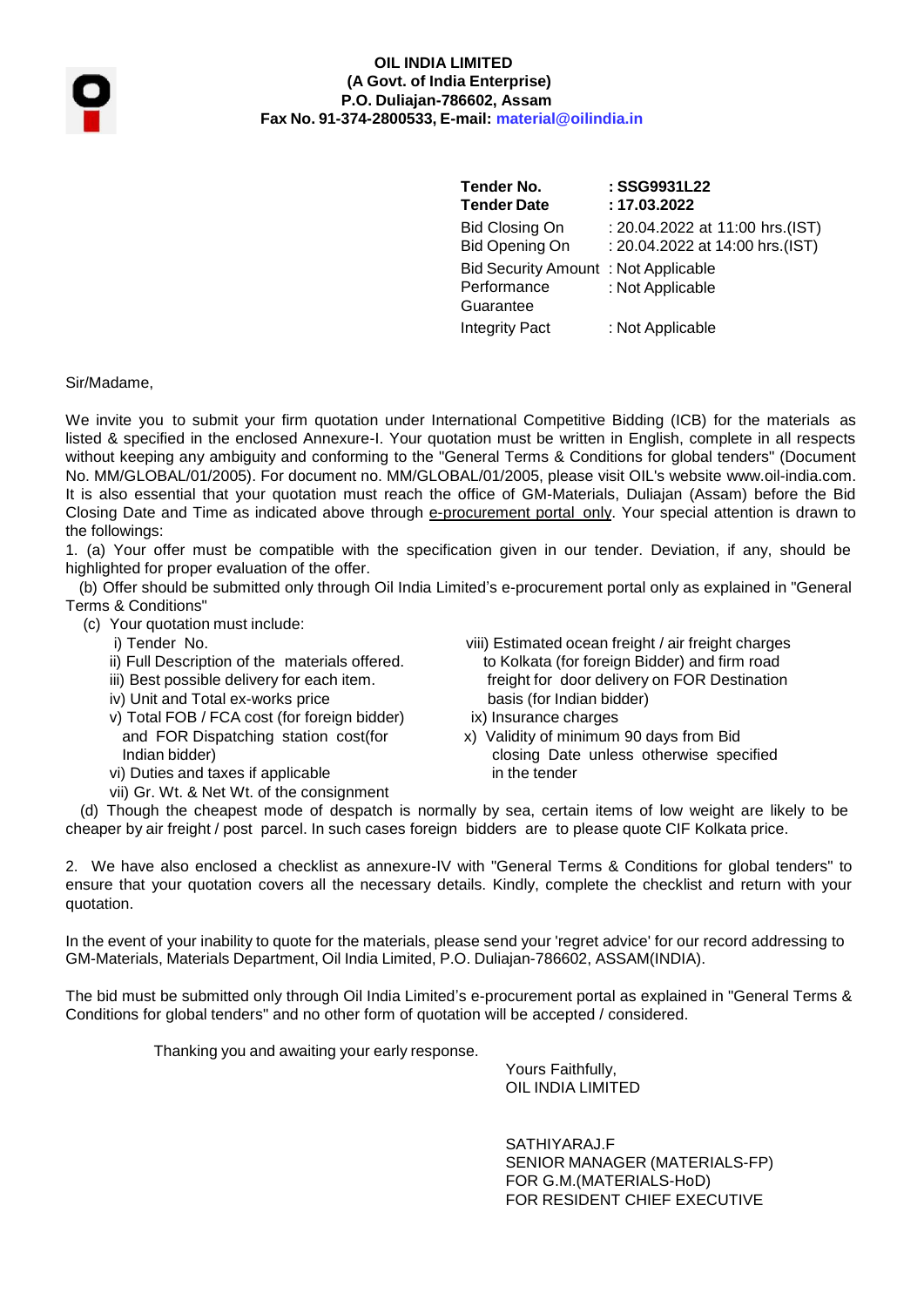

#### **OIL INDIA LIMITED (A Government of India Enterprises) PO : Duliajan – 786602 Assam (India)**

**TELEPHONE NO. (91-374) 2808614 FAX NO: (91-374) 2800533 Email: [f\\_sathiyaraj@oilindia.in;](mailto:f_sathiyaraj@oilindia.in) [erp\\_mm@oilindia.in](mailto:erp_mm@oilindia.in)**

#### **TENDER NO**. **SSG9931L22/04 DATE: 17.03.2022**

#### **INVITATION TO e-BID**

Dear Sirs,

OIL invites online International Competitive Bids (ICB) under **Single Stage Composite Bid System** supply of **Spares for Draw works** through **e-procurement**. The details of the tender are as under:

- **1.** Details of items with specification, quantity and special notes are given in **Annexure – A.**
- **2.** General terms and Conditions of the tender are as per attached document No. MM/GLOBAL/E-01/2005-July2012.
- **3.** The prescribed Bid Forms for submission of bids are available in the tender document folder. Technical Checklist and Commercial Checklist vide **Annexure C & D** respectively must be filled-up and submitted along with the technical bid.
- **4.** One complete set of Bid Document for above is uploaded in OIL's e-procurement portal. You are invited to submit your most competitive bid on or before the scheduled bid closing date and time through OIL's e-procurement portal. For your ready reference, few salient points of the Tender are highlighted below: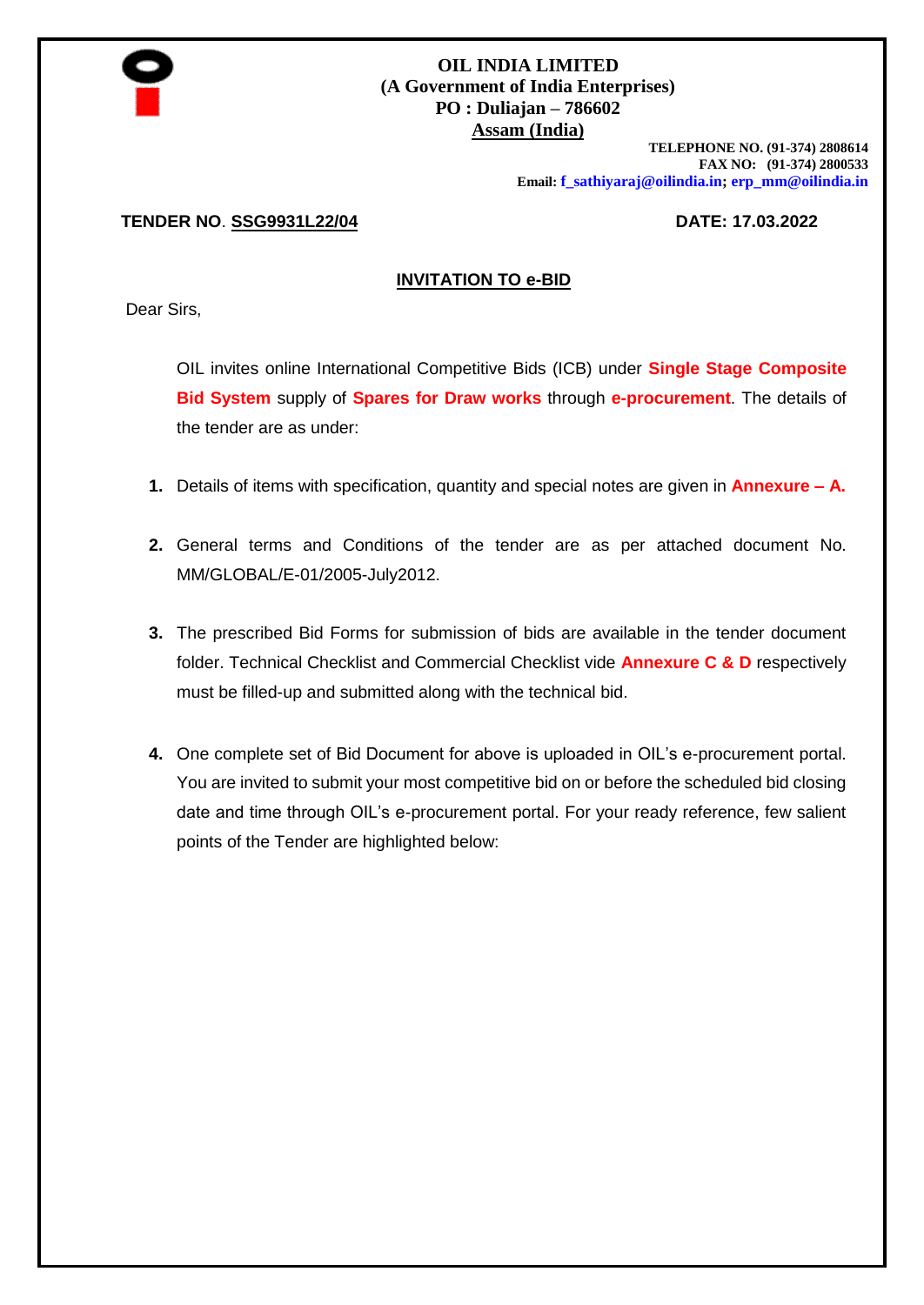| (1)  | E-Tender No.                                |                                                                                                                                      | SSG9931L22/04 dated 17.03.2022                                                                                  |  |  |
|------|---------------------------------------------|--------------------------------------------------------------------------------------------------------------------------------------|-----------------------------------------------------------------------------------------------------------------|--|--|
| (2)  | Type of Bidding                             |                                                                                                                                      | <b>Single Stage Composite System</b>                                                                            |  |  |
| (3)  | <b>Bid Closing Date &amp; Time</b>          |                                                                                                                                      | 20.04.2022 at 11:00 Hrs (IST)                                                                                   |  |  |
| (4)  | <b>Technical Bid Opening</b><br>Date & Time |                                                                                                                                      | 20.04.2022 at 14:00 Hrs (IST)                                                                                   |  |  |
| (5)  | <b>Price Bid Opening Date</b><br>& Time     |                                                                                                                                      | 20.04.2022 at 14:00 Hrs (IST)                                                                                   |  |  |
| (6)  | <b>Bid Security Amount</b>                  |                                                                                                                                      | Not applicable<br>(Bid Security Declaration to be submitted)                                                    |  |  |
| (7)  | <b>Bid Security Validity</b>                |                                                                                                                                      | Not applicable                                                                                                  |  |  |
| (8)  | <b>Bid Submission Mode</b>                  |                                                                                                                                      | Bids must be uploaded online in Oil India Limited's<br>E-procurement portal only                                |  |  |
| (9)  | <b>Bid Opening Place</b>                    | Office of The General Manager - Materials,<br>Materials Department,<br>Oil India Limited, Duliajan -786602, Assam, India.            |                                                                                                                 |  |  |
| (10) | <b>Bid Validity</b>                         |                                                                                                                                      | Bid should be valid for 90 days from actual bid<br>closing date.                                                |  |  |
| (11) | <b>Performance Guarantee</b>                | Not Applicable                                                                                                                       |                                                                                                                 |  |  |
| (12) | <b>Integrity Pact</b>                       | Not Applicable                                                                                                                       |                                                                                                                 |  |  |
| (13) | Make In India Policy                        | Applicable for tender's target value<br>(Rs.5 lakhs & above)                                                                         |                                                                                                                 |  |  |
| (14) | <b>MSE Purchase Preference</b>              |                                                                                                                                      | Applicable                                                                                                      |  |  |
| (15) | <b>PPLC Purchase</b><br>Preference          |                                                                                                                                      | Not Applicable                                                                                                  |  |  |
| (16) | <b>Document Verification</b>                |                                                                                                                                      | Not Applicable                                                                                                  |  |  |
| (17) | <b>Evaluation Method</b>                    | All the tendered item(s) shall be evaluated<br>individually; hence bidder(s) are requested to<br>quote accordingly.                  |                                                                                                                 |  |  |
| (18) | <b>Contact Details</b>                      | F.Sathiyaraj<br>Senior Manager - Materials (F.P.)<br>E-MAIL: f_sathiyaraj@oilindia.in<br>matmmfsb@oilindia.in<br>Phone: 0374-2808614 |                                                                                                                 |  |  |
| (19) | E-Tender technical<br>Support               |                                                                                                                                      | TEL: 0374-2804903, 2807171, 2807192,<br>E-MAIL: erp_mm@oilindia.in                                              |  |  |
| (20) | Bids to be addressed to                     |                                                                                                                                      | The General Manager - Materials,<br>Materials Department,<br>Oil India Limited, Duliajan -786602, Assam, India. |  |  |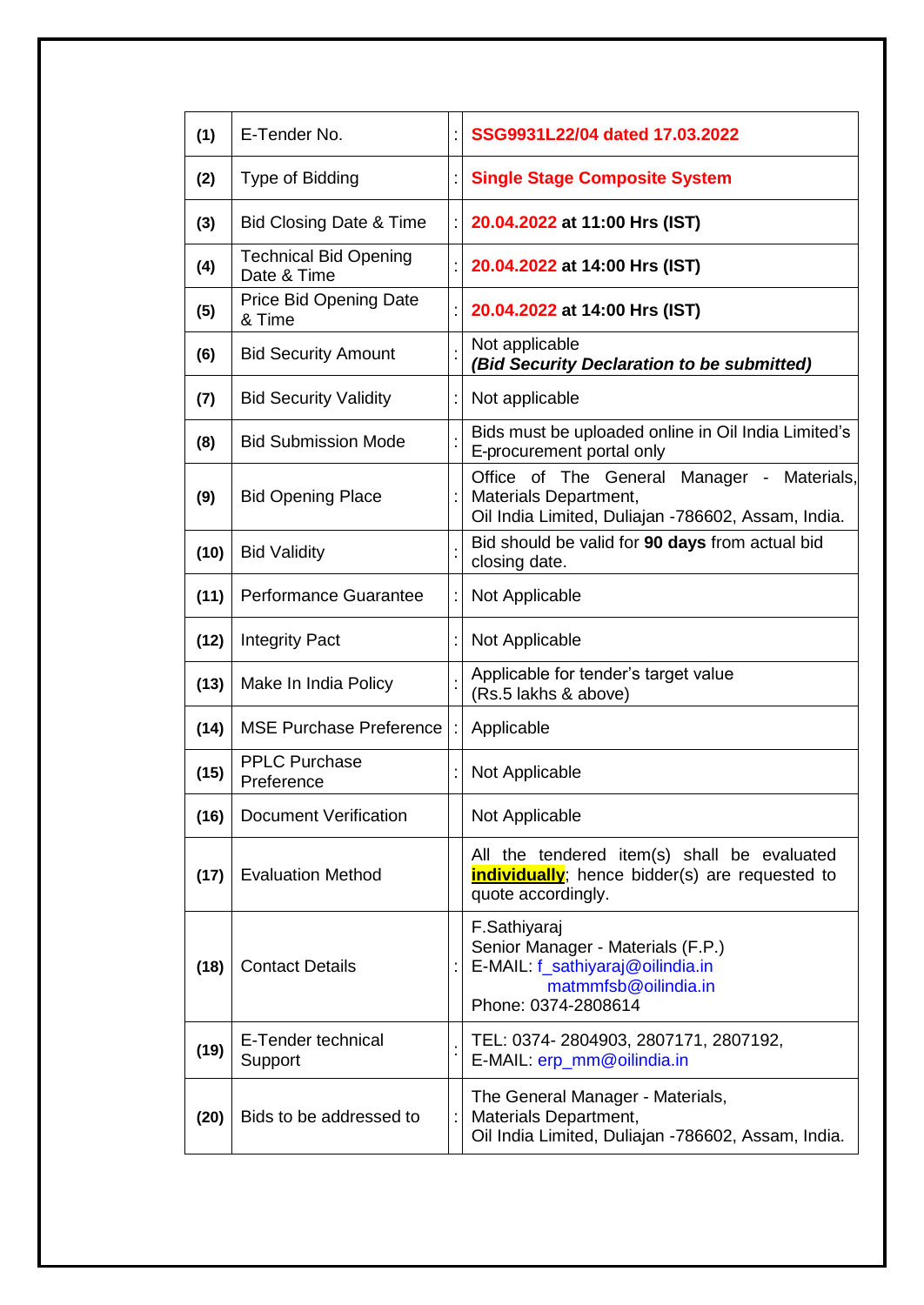|                     | <b>LIST OF ANNEXURES &amp; PROFORMA</b> |               |                                                                                                                                                |  |
|---------------------|-----------------------------------------|---------------|------------------------------------------------------------------------------------------------------------------------------------------------|--|
|                     | Annexure - A                            |               | Item Detail and Quantity of Items, Technical Specifications, Notes<br>description for the tendered items (If Applicable)                       |  |
|                     | <u> Annexure - B</u>                    |               | : Bid Rejection Criteria/Bid Evaluation Criteria and Matrix                                                                                    |  |
|                     | Annexure - C                            |               | <b>Commercial Check List</b>                                                                                                                   |  |
| PART-A              | Annexure - D                            |               | <b>Technical Check List</b>                                                                                                                    |  |
|                     | Annexure $- E (i)$                      |               | Price Bid Format/Price Schedule – For Domestic Bidders<br>(To be attached in 'Notes & Attachments' only)                                       |  |
|                     | Annexure - E (ii)                       |               | Price Bid Format/Price Schedule - For Foreign Bidders<br>(To be attached in 'Notes & Attachments' only)                                        |  |
|                     | Annexure - F                            |               | AA: General Notes to Bidders<br><b>BB: Additional Notes to Bidders</b>                                                                         |  |
|                     | Appendix - F1                           | ÷             | Purchase Preference (linked with local content) policy                                                                                         |  |
|                     | Appendix - F2                           |               | Restrictions on procurement from a bidder of a country which<br>shares a land border with India.                                               |  |
|                     | <b>General Terms</b><br>& Conditions    |               | General Terms & Conditions" for e-Procurement as per Booklet<br>No.<br>MM/GLOBAL/E-01/2005 for<br>E-procurement<br>(ICB)<br>Tenders).          |  |
|                     | Proforma - 1                            |               | Format for Bid Security Declaration                                                                                                            |  |
| m<br>$\blacksquare$ | $Proforma - 2$                          | $\frac{1}{2}$ | <b>Format for Integrity Pact</b>                                                                                                               |  |
| PART                | $Proforma - 3$                          |               | <b>Format for Performance Security</b>                                                                                                         |  |
|                     | Proforma - 4                            |               | Format for undertaking towards submission of authentic<br>information/ documents                                                               |  |
|                     | Proforma - 5                            |               | Format for undertaking towards compliance of restriction on<br>procurement from a bidder of a country which shares a land<br>border with India |  |
|                     | Proforma - 6                            |               | Form 10F                                                                                                                                       |  |
|                     | Proforma - 7                            |               | Connection or Permanent Establishment<br>No Business<br>Certificate                                                                            |  |
|                     | Proforma - 8                            |               | Authorization / Price Certificate format                                                                                                       |  |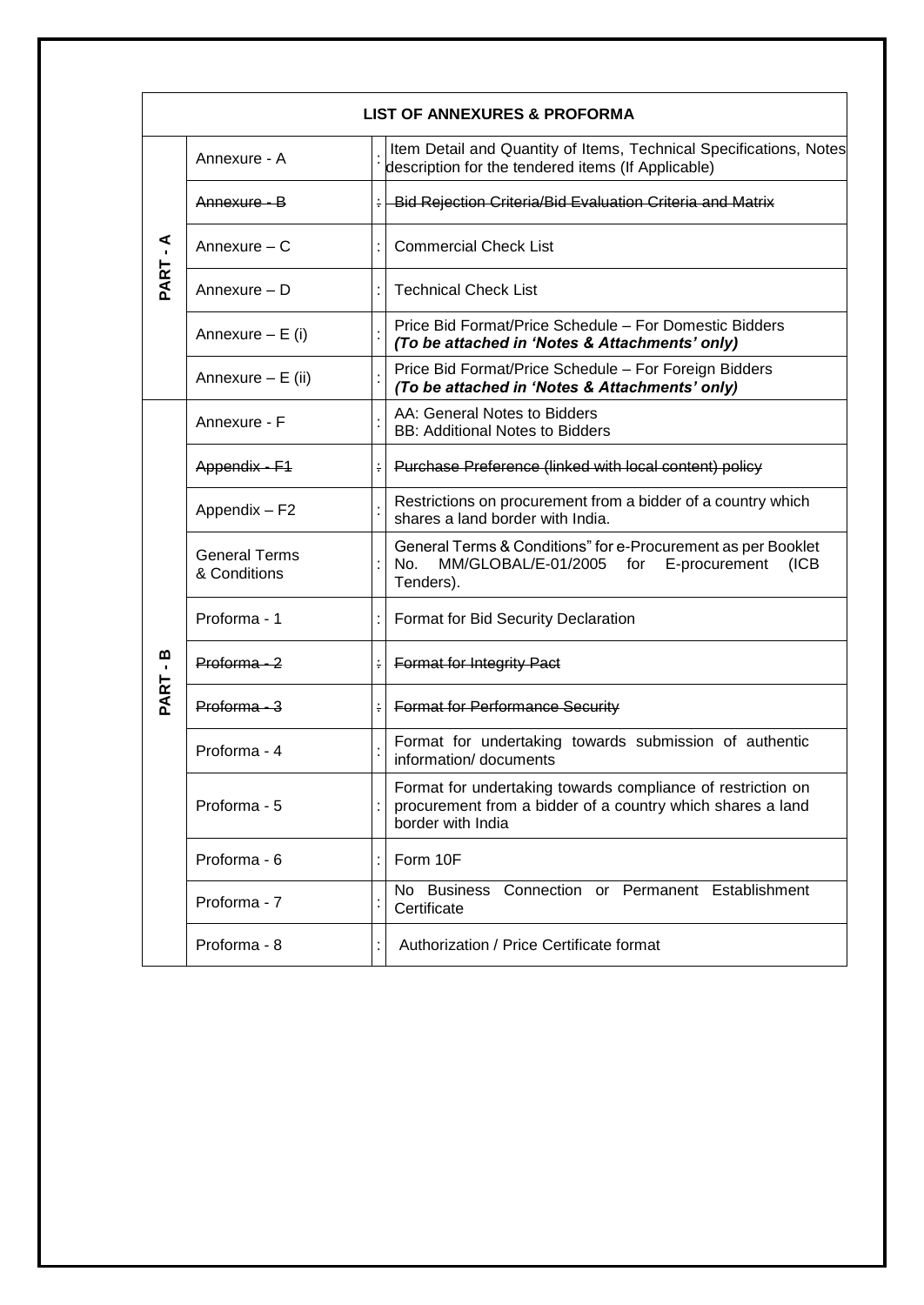#### OIL INDIA LIMITED (A Govt. of India Enterprise) P.O. Duliajan-786602, Assam Fax No. 91-374-2800533, E-mail:material@oilindia.in

#### Tender No. & Date : SSG9931L22 17.03.2022

| <b>Bid Security Amount</b> | ∴ INR ∶ | 0.00 OR USD<br>(or equivalent Amount in any currency) | 0.00 |
|----------------------------|---------|-------------------------------------------------------|------|
| <b>Bidding Type</b>        |         | : Single Bid (Composite Bid)                          |      |
|                            |         |                                                       |      |

| Bid Closing On | : 20.04.2022 at 11:00 hrs. (IST) |
|----------------|----------------------------------|
| Bid Opening On | : 20.04.2022 at 14:00 hrs. (IST) |

Performance Guarantee : Not Applicable

OIL INDIA LIMITED invites Limited tenders for items detailed below:

| Item No./<br>Mat. Code | <b>Material Description</b>                                                                                                                                                                                                                            | Quantity | <b>UOM</b> |
|------------------------|--------------------------------------------------------------------------------------------------------------------------------------------------------------------------------------------------------------------------------------------------------|----------|------------|
| <u>10</u><br>04141117  | SPARES FOR BHEL TYPE E-1400 DRAWWORKS<br>MAIN BRAKE ASSEMBLY (DRG.NO. 0-96621-3-0005)<br>Bushing,<br>Material Code/Specn. - D655210580/Sintered Bronze,<br>BHEL Drawing No.: 4-65-0267<br>Part No. 4-65-0267 of BHEL                                   | 10       | <b>NO</b>  |
| 30<br>04151112         | GROUP: MAIN BRAKE (DRG NO. 1-700-033)<br><b>Bushing</b><br>BHEL Commodity No. 06-114-276<br>Part No. 6114276 of NATIONAL OILWELL VARCO                                                                                                                 | 10       | <b>NO</b>  |
| 40<br>04151134         | <b>Bushing</b><br>BHEL Commodity No. 06-114-434<br>Part No. 6114434 of BHEL                                                                                                                                                                            | 10       | <b>NO</b>  |
| 20<br>04181855         | SPARES FOR E-1400 DRAWWORKS, MAKE: M/S. BHEL, HYDERABAD<br><b>GROUP: BRAKE ROTARY COUNTER SHAFT</b><br>(BHEL DRG.NO. 2-96641-3-0625)<br>Brake Band Assy. (Item No. 1)<br>Part No. 2-96641-3-0624 of BHEL                                               | 3        | <b>NO</b>  |
| 80<br>04182415         | GROUP : TRANSMISSION SHIFTER (BHEL DRG.NO. 1-96631-3-0026)<br>Fork (Item No. 17)<br>Part No. 2-96631-3-0038 of BHEL                                                                                                                                    | 3        | <b>NO</b>  |
| <u>50</u><br>04211677  | SPARES FOR BHEL E-2000 DRAW WORKS SECTION : B - HOISTING &<br><b>ROTATING EQUIPMENT</b><br>GROUP: MAIN BRAKE (D/NO. 1-500-007)<br><b>Nut</b><br>Part No. 06047327 of BHARAT HEAVY ELECTRICALS LIMITED<br>Part No. 06047327 of BRONCO MANUFACTURING LLC | 10       | <b>NO</b>  |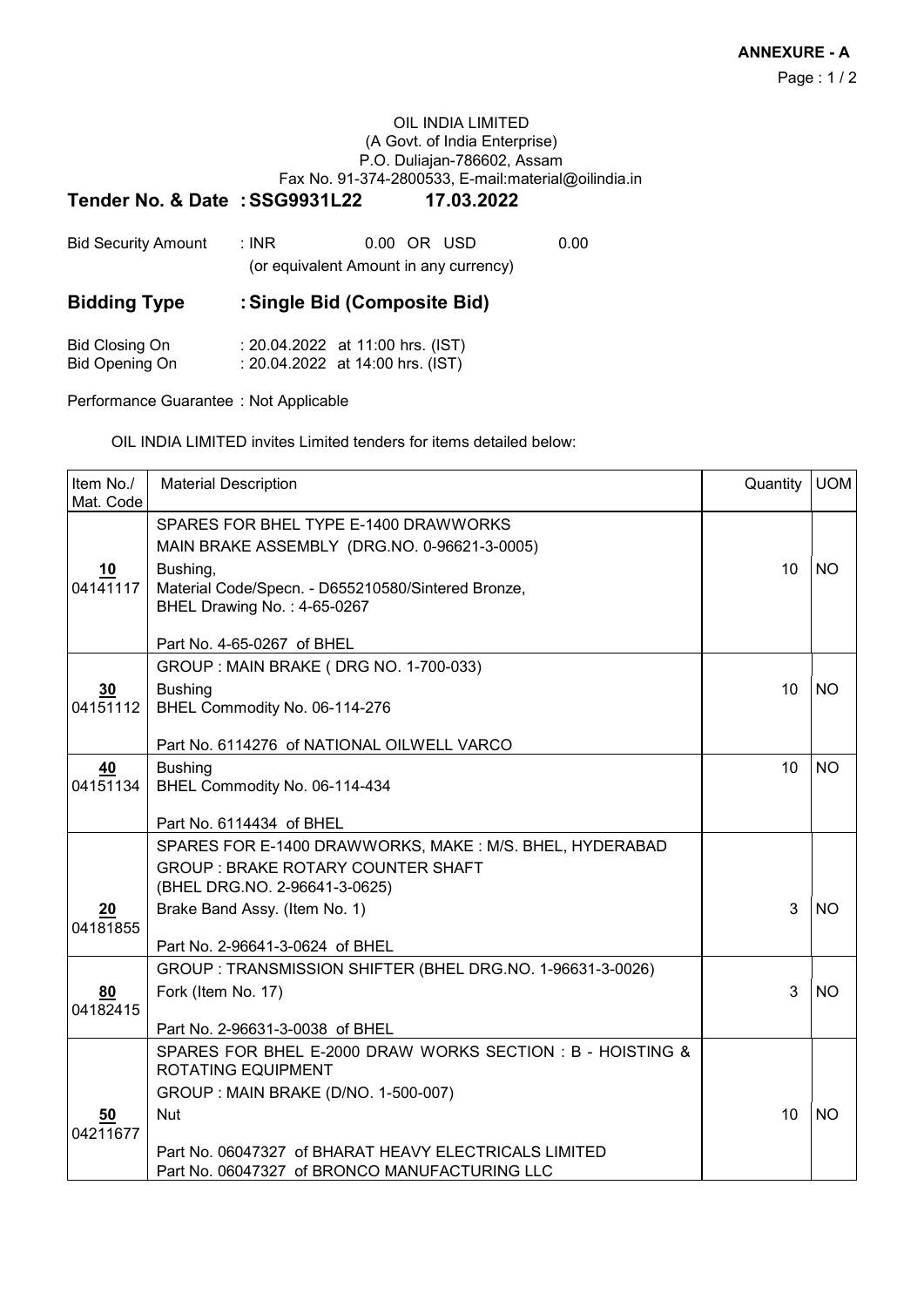# Tender No. & Date : SSG9931L22 17.03.2022

| Item No./     | <b>Material Description</b>                     | Quantity | <b>UOM</b> |
|---------------|-------------------------------------------------|----------|------------|
| l Mat. Code l |                                                 |          |            |
| <u>60</u>     | <b>Nut</b>                                      | 10       | <b>NO</b>  |
| 04211688      |                                                 |          |            |
|               | Part No. 06047328 of NATIONAL OILWELL VARCO     |          |            |
|               | Part No. 06047328 of BRONCO MANUFACTURING LLC   |          |            |
| 70            | Pin.                                            | 10       | <b>NO</b>  |
| 04211699      |                                                 |          |            |
|               | Part No. 06-046-112 of BHEL                     |          |            |
|               | Part No. 06-046-112 of BRONCO MANUFACTURING LLC |          |            |

Standard Notes : AS PER ANNEXURE ENCLOSED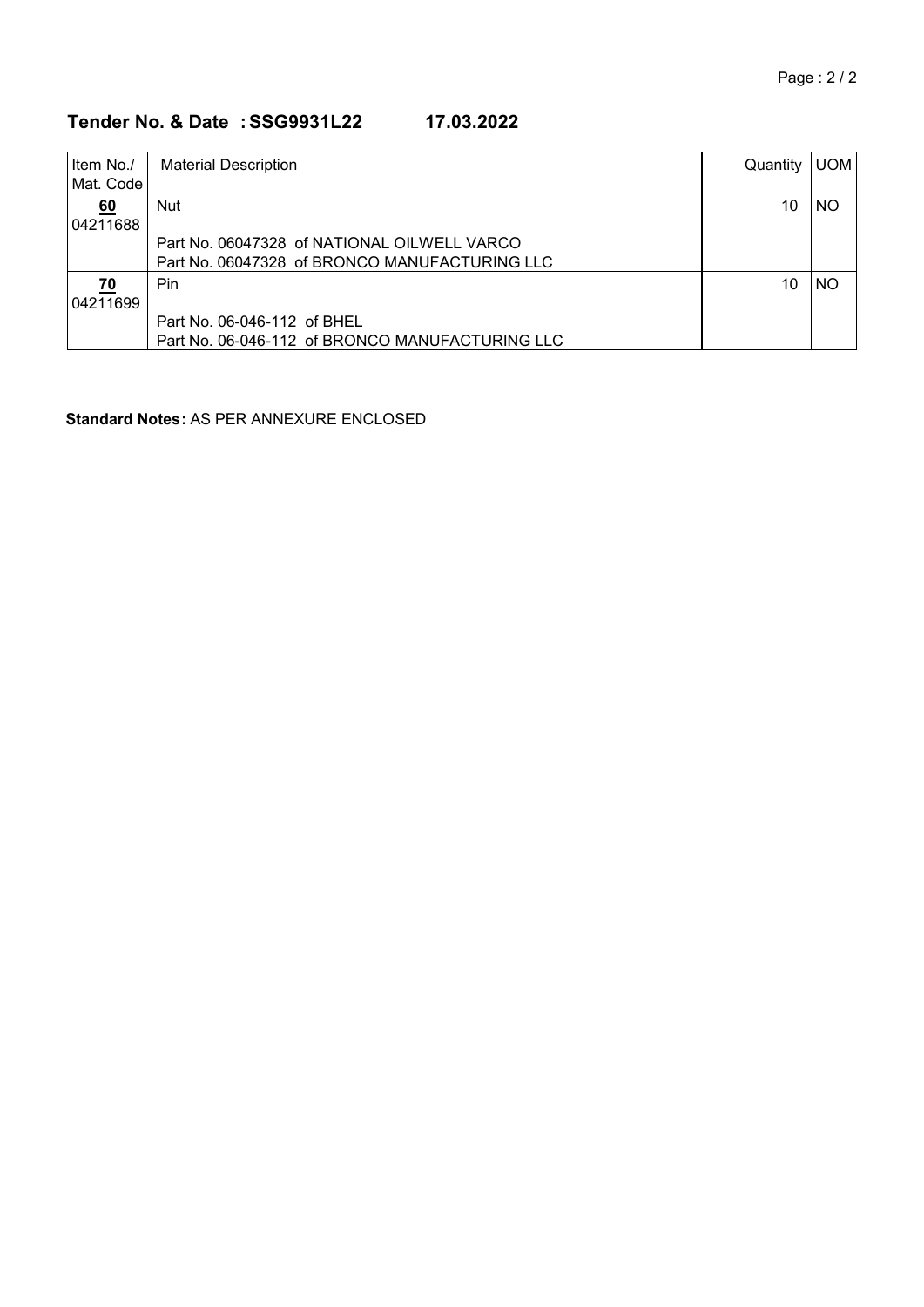#### **Special Notes:**

#### **1.0 ELIGIBILITY:**

The bid should be from Original Equipment manufacturer (OEM). However, the bid(s) from authorised distributor(s) / authorised dealer(s) / authorised supply house(s) can also be considered, provided such bid(s) is/are accompanied with back-up authority letter (valid at the time of bidding) from the manufacturer authorising them to market their product(s).

The bidder has to explicitly indicate their category (as applicable) pertaining to tendered item(s) in their offer/quotation as listed below:

- **(i) Manufacturer of tendered item(s)**
- **(ii) Authorised Distributor of OEM**
- **(iii) Authorised Dealer of OEM**
- **(iv) Authorised supply houses of OEM**

**If the bidder(s) is/are non-manufacturer of tendered item(s), then quotation(s)/bid(s) must be accompanied by back-up authority letter (valid at the time of bidding) from the manufacturer. OIL INDIA LIMITED reserves the right to reject bid(s) / offer(s) without back up authority letter on exclusive basis from manufacturer.**

- **2.0** The tender will be governed by "General Terms & Conditions" for e-Procurement as per Booklet No. MM/GLOBAL/E-01/2005-July2012 for E-procurement (ICB Tenders) including Amendment and Addendum.
- **3.0** OIL expects Bidders to submit their quotation for all the tendered items. However, Bidder may choose to quote for any one or multiple item(s) as evaluation of bids will be carried out separately for all the item(s) and accordingly inter-se-ranking of successful bidders shall be determined on **individual item** basis.
- **4.0** Please note that all tender forms and supporting documents are to be submitted through OIL's e-Procurement site only except following documents which are to be submitted manually (*in addition to uploading in e-tender portal*) in sealed envelope super-scribed with Tender No. and Due date to **The General Manager - Materials (HoD), Materials Department, Oil India Limited, Duliajan- 786602, Assam** on or before **13:00 Hrs (IST)** on the Bid Closing Date mentioned in the Tender.
	- **a)** Original Bid Security/EMD (if applicable)
	- **b)** Voluminous document, if any, like Literature, Detailed Catalogue of the products etc.
	- **c)** Any other document required to be submitted in original as per tender requirement.

All documents submitted in physical form should be signed on all pages by the authorised signatory of the bidder and to be submitted in triplicate.

- **5.0** The Bidder should indicate the dimensions and weight of the offered item(s), the name of the manufacturer, the country of origin and port of dispatch of the material(s).
- **6.0** Any deviation(s) from the tender specification should be clearly highlighted specifying justification in support of deviation.
- **7.0** Bidder to sign and submit completely filled up Commercial Checklist, Technical Check list, Bid Evaluation Matrix (Technical), Bid Evaluation Matrix (Bid Rejection Criteria) (If Applicable) as applicable.
- **8.0** Bidders are requested to examine all instructions, forms, terms and specifications in the bid. Failure to furnish all information required as per the bid or submission of offers not substantially responsive to the bid in every respect will be at the bidder's risk and may result in the rejection of its offer without seeking any clarifications.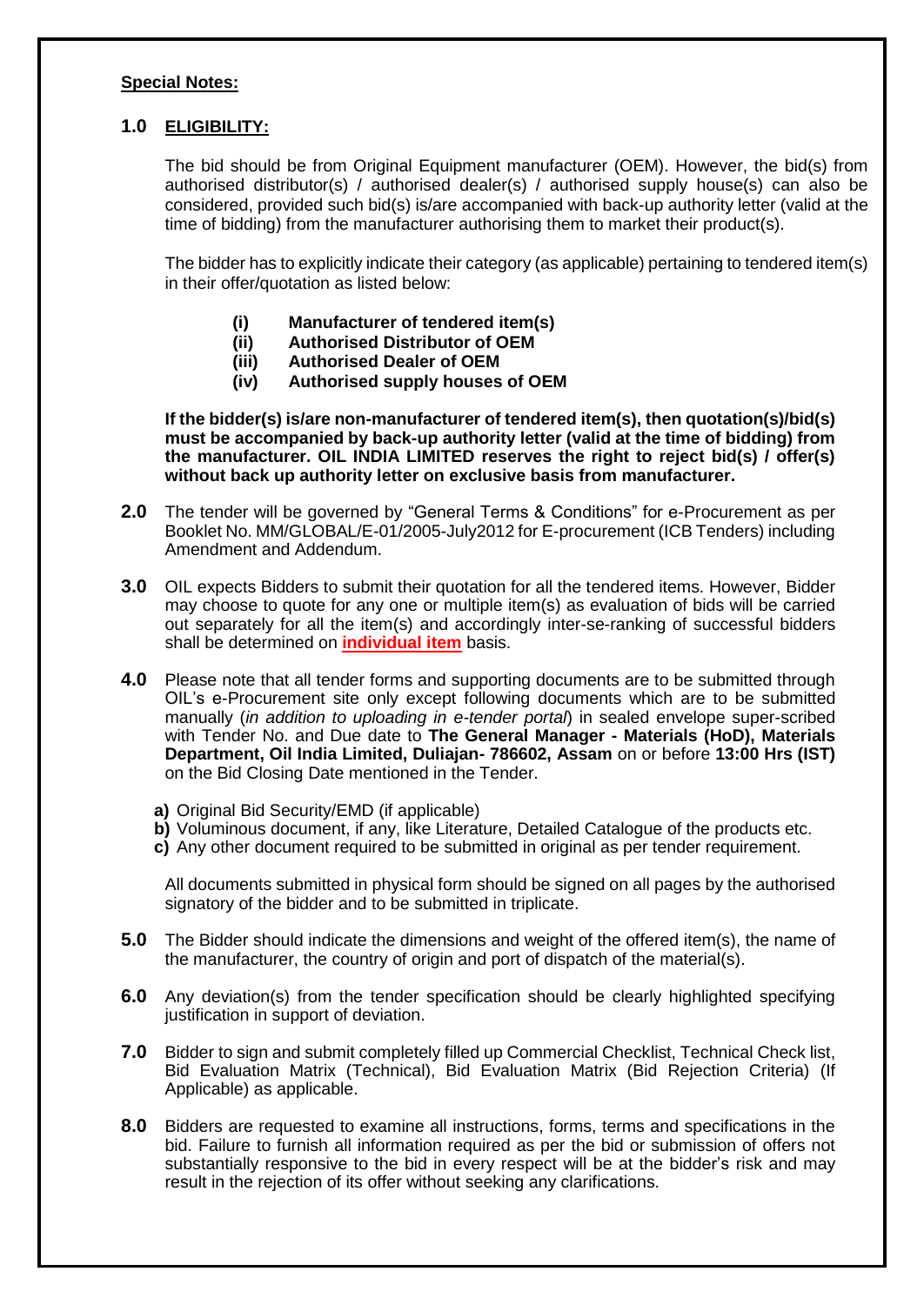- **9.0** Oil India Limited (OIL) has upgraded its E-tender Portal. As part of the new system, the intending bidder must have Encryption Certificate along with Digital Signature Certificate (DSC) of Class III [Organization]. The date for implementation of new system is 12th April 2017 and the requirement of the new DSC will be applicable for the tenders floated on 12th April 2017 onwards. All our current and prospective esteemed bidders are therefore requested to acquire Class III DSC [Organization] along with Encryption Certificate issued by any of the Licensed Certifying Authorities (CA) operating under Controller of Certifying Authorities (CCA) of India as per Indian IT Act 2000. Guideline for getting Digital Signature and other related information are available on the e-tender website [www.oil-india.com.](http://www.oil-india.com/) The bid signed using any other digital certificate or digital certificate without organization name of the bidder, will be liable for rejection.
- **10.0** Encryption certificate is mandatorily required for submission of bid. In case bidder created response using one certificate (using encryption key) and bidder subsequently changes the digital signature certificate then the old certificate (used for encryption) is required in order to decrypt his encrypted response for getting the edit mode of his response. Once decryption is done, the bidder may use his new DSC certificate for uploading and submission of his offer. It is the sole responsibility of the bidder to keep their DSC certificate properly. In case of loss of DSC certificate, Oil India Limited is not responsible.
- **11.0** All the Bids must be Digitally Signed using "Class 3" digital certificate (e-commerce application) with organisation name as per Indian IT Act obtained from the licensed Certifying Authorities operating under the Root Certifying Authority of India (RCAI), Controller of Certifying Authorities (CCA) of India. The bid signed using other than "Class 3" digital certificate without organization name, will be liable for rejection.
- **12.0** For convenience of the qualified Bidders and to improve transparency, the rates/cost quoted by bidders against OIL's e-tenders shall be available for online viewing by such Bidders whose price bids are opened by Company. A Bidder can view item-wise rates/costs of all other such peer bidders against the tender immediately after price bid opening, if the e-tender is floated by Company with PRICE CONDITION. In case the Price-Bid is invited by Company through attachment from under "Notes & Attachment" (i.e. NO PRICE CONDITION), Bidders must upload their detailed Price-Bid as per the prescribed format under "NOTES & ATTACHMENT", in addition to filling up the "TOTAL BID VALUE" tab taking into account the cost of all individual line items and other applicable charges like freight, tax, duties, levies etc. Under NO PRICE condition (i.e. Price Bid in attachment form), the "Total Bid Value" as calculated & quoted by the Bidder shall only be shared amongst the eligible bidders and Company will not assume any responsibility whatsoever towards calculation errors/omissions therein, if any. Notwithstanding to sharing the "Total Bid Value" or the same is whether filled up by the Bidder or not, Company will evaluate the cost details to ascertain the inter-se-ranking of bidders strictly as per the uploaded attachment and Bid Evaluation Criteria only. Online view of prices as above shall be available to the Bidders only upto seven days from the date of Price-Bid opening of the etender.
- **13.0** The items covered by this tender shall be used by Oil India Limited in the PEL/ML areas which are issued/renewed after 01/04/99 and hence Nil Custom Duty against Material Value valuing INR 1.00 Lakh and above & Concessional IGST during import (**Oil India Limited being the direct importer**) will be applicable. Indigenous bidder shall be eligible for concessional rate of GST (for Invoice having Material Value of INR 1.00 Lakh and above) against Essentiality Certificate wherever applicable, as per Notification No.3/2017 – Integrated/ Central Tax (Rate) dated 28th June, 2017. **However, Indian bidders are requested to quote actual rate of GST with HSN Code.**
- **14.0** Bidders must ensure that their bid is uploaded in the system before the tender closing date and time. Also, they must ensure that above documents which are to be submitted in a sealed envelope are also submitted at the above-mentioned address before the bid closing date and time failing which the offer shall be rejected.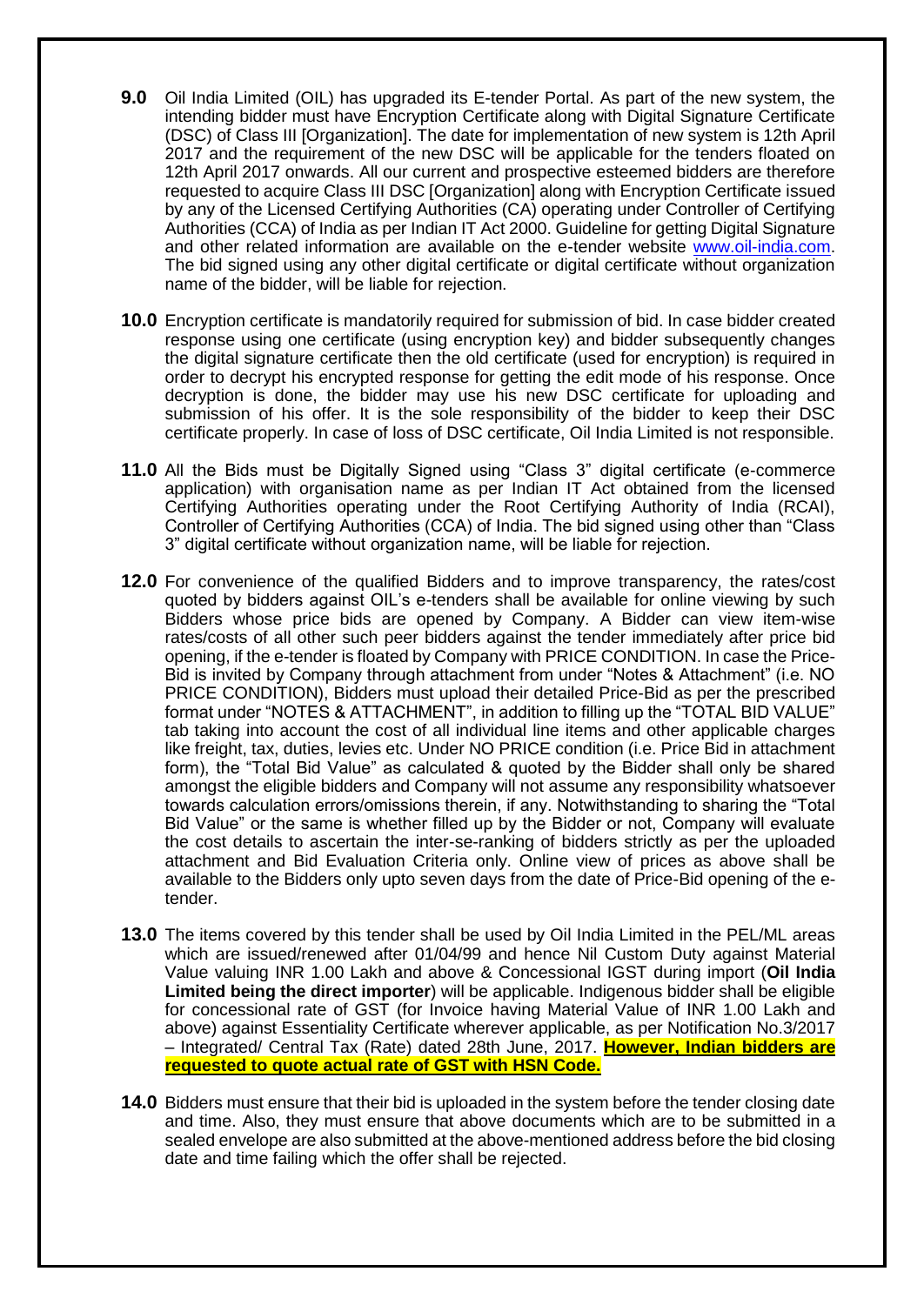- **15.0** Bidders are requested to examine the instructions, forms, terms and specifications in the bid. Failure to furnish an information required as per the bid or submission of offers not substantially responsive to the bid in every respect will be at the bidder's risk and may result in rejection of its offer without seeking any clarifications.
- **16.0** Please refer to **Annexure-B (BEC/BRC)** applicable against this tender. Please ensure compliance to BEC/BRC and submit the requisite documentation, failing which, offer may be liable for rejection.
- **17.0** To ascertain substantial responsiveness of the bid. OIL reserves the right to ask the bidder for clarifications in respect of Clauses covered under the BRG also and such clarifications fulfilling the BRC clauses must be received on or before the deadline given by the company, failing which, the offer will be summarily rejected.
- **18.0** The prices of the items should be quoted as per **Annexure-E** and uploaded separately under the tab "Notes & Attachment".
- **19.0** Bid must be submitted electronically only through OIL's e-procurement portal. Bid submitted in any other form will be rejected.
- **20.0** Please refer to the **"New Vendor Manual (effective 12.04.2017)"** available in the login Page of the OIL's E-tender Portal.
- **21.0** Oil India Limited (OIL) has upgraded its E-tender Portal. All the bidders are requested to go through the following two documents before uploading their bid. These documents are also uploaded as part of NIT.
	- **(a)** Guidelines to Bidders for participating in OIL.
	- **(b)** Instruction to bidder for submission.
- **22.0 Bids received in physical form against online invitation through e-portal shall be rejected** (except the documents specifically called for in hard copies, if any). Similarly, Bids received after the bid closing date and time shall be rejected. Also, modifications to bids received after the bid closing date & time shall not be considered.
- **23.0** Revision, clarification, addendum, corrigendum, time extension etc to the tender will be hosted on OIL website only. No separate notification shall be issued. Bidders are requested to visit OIL website regularly to keep themselves updated.
- **24.0** If there is any discrepancy between the unit price and the total price, the unit price will prevail and the total price shall be corrected. Similarly, if there is any discrepancy between words and figure, the amounts in words shall prevail and will be adopted for evaluation.
- **25.0** For conversion of foreign currency into Indian currency, B.C. selling (Market) rate declared by State Bank of India (SBI), one day prior to the date of price bid opening shall be considered. However, if the time lag between the opening of the bids and final decision exceed 3(three) months, then B.C. Selling (Market) rate of exchange declared by SBI on the date prior to the date of final decision shall be adopted for conversion and evaluation.

#### **26.0 Registration of suppliers on Government e-Market place (GeM) under rule 150 of General Financial Rule (GFR 2017):**

a) In line with O.M. 6/9/2020-PPD dated 24.08.2020 issued by Department of Expenditure, Ministry of Finance, Government of India, it shall be mandatory for sellers providing Goods and Services to Oil India Limited to be registered on GeM and obtain a unique seller ID, at the time of placement of order/acceptance of contract. This ID shall invariably be incorporated in every supply order/contract/agreement/ purchase order while awarding any contract / order for procurement by Oil India Limited governed by the GFRs 2017.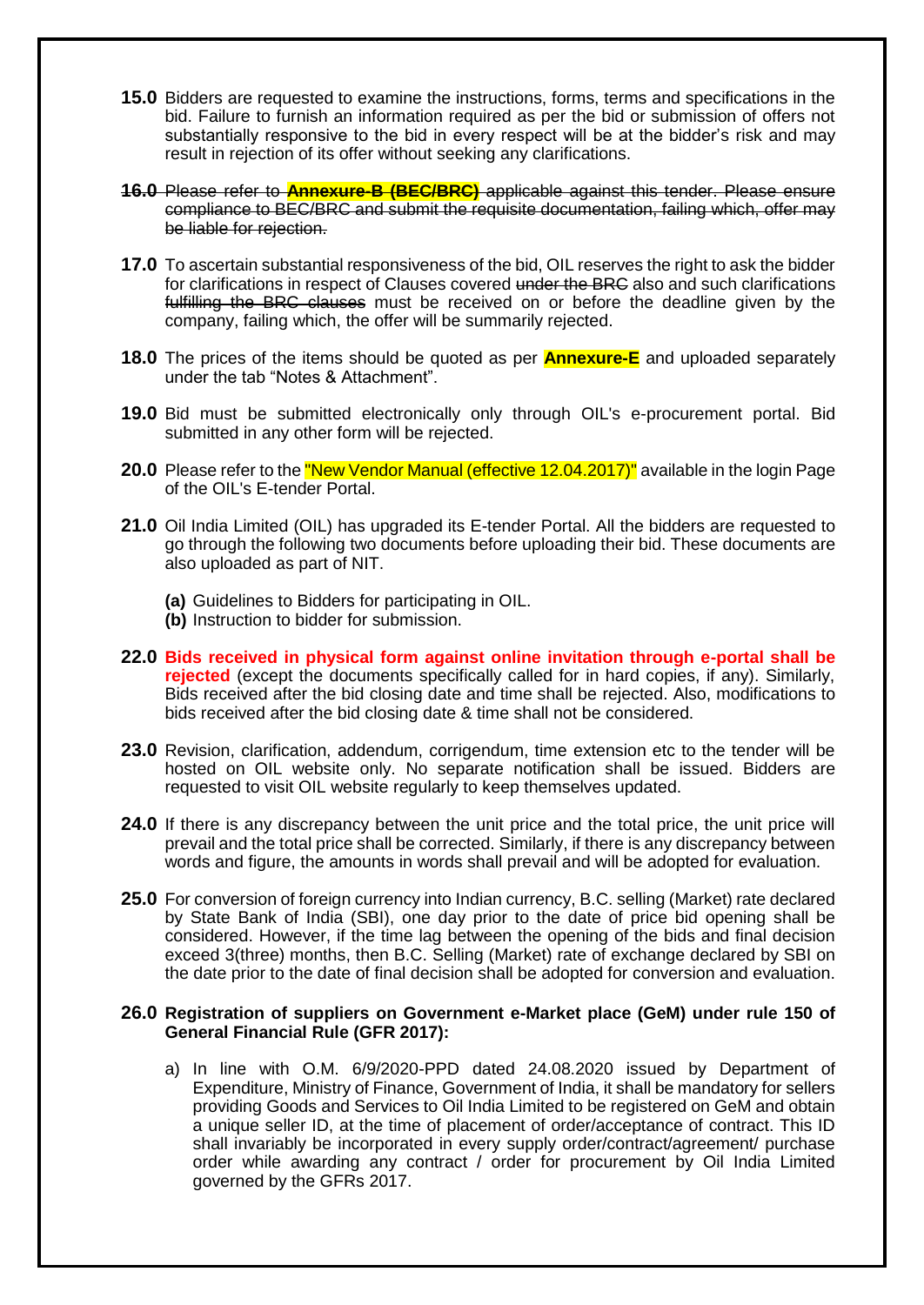b) In this regard, the bidder/seller providing goods and services to Oil India Limited has to mandatorily register on Government E-Marketplace (GeM) [Website: www.gem.gov.in] and obtain a unique GeM seller ID.

b) Kindly indicate the GeM seller ID in their offer/bid/proposal to facilitate to comply with the afore-mentioned Office Memorandum.

#### **27.0 Submission of Tax Residency Certificate (TRC), No Permanent Establishment (PE) certificate & Form-10F:**

- (i) In accordance with Income Tax Act, 1961, Foreign bidders shall undertake in their Technical bid that in the event of placement of order on them, they shall submit below documents within 15 days from the date of issue of Purchase order. The documents are required to be furnished by OIL to Income Tax Department for complying with the requirements for making remittances to non-residents as per Income Tax Act, 1961 (as amended from time to time):
	- (a) Tax Residency Certificate (TRC)
	- (b) Form No. 10F (Proforma-6)
	- (c) No Business Connection or Permanent Establishment Certificate (Proforma-7)
- (ii) Payment to Foreign supplier shall be released only after receipt of the above documents. Any delay in submission of Tax Residency Certificate (TRC), Form No. 10 F (Annexure-1) and /or PE Certificate (Annexure-2) within the specified time may lead to the Income Tax Department directing OIL to deduct tax at higher rate than at which it may otherwise have directed. Such increased tax liability shall be recovered from the Foreign Supplier.
- (iii) In addition to above particulars, the Foreign supplier should also provide any other information as may be required later for determining the taxability of the amount to be remitted to the non-resident. Further, the Foreign supplier shall be liable to intimate the subsequent changes (if any) to the information submitted against any of the above particulars, along with full details.
- (iv) However, in pure supply cases where installation and commissioning is not involved, the nonresident supplier shall, at its option, submit either TRC and Form 1OF OR the authorized signatory of the non-resident supplier shall furnish following declaration, along with the bid in the firm Letterhead:

| "І,  |    |     |                                                                                             |            |    |    |                                | (full      |
|------|----|-----|---------------------------------------------------------------------------------------------|------------|----|----|--------------------------------|------------|
| name | Οf | the | authorized                                                                                  | signatory) | in | my | capacity                       | as         |
|      |    |     |                                                                                             |            |    |    | (designation of the authorized |            |
|      |    |     | signatory) of (full name of the non-resident supplier) do hereby confirm                    |            |    |    |                                | that (full |
|      |    |     | name of the non-resident supplier) does not have a business connection in India in          |            |    |    |                                |            |
|      |    |     | terms of the Indian Income-tax Act, 1961, that no tax liability accrues to it in India, and |            |    |    |                                |            |
|      |    |     | should any tax liability arises in India, the same shall be to its account".                |            |    |    |                                |            |

#### **28.0 INTEGRITY PACT (IF APPLICABLE):**

OIL shall be entering into an Integrity Pact with the bidders as per format enclosed vide **Proforma - 2** of the tender document. This Integrity Pact proforma has been duly signed by OIL's competent signatory. The proforma has to be returned by the bidder (along with the technical bid) duly signed by the same signatory who signed the bid, i.e., who is duly authorized to sign the bid. Any bid not accompanied by Integrity Pact Proforma duly signed by the bidder shall be rejected straightway.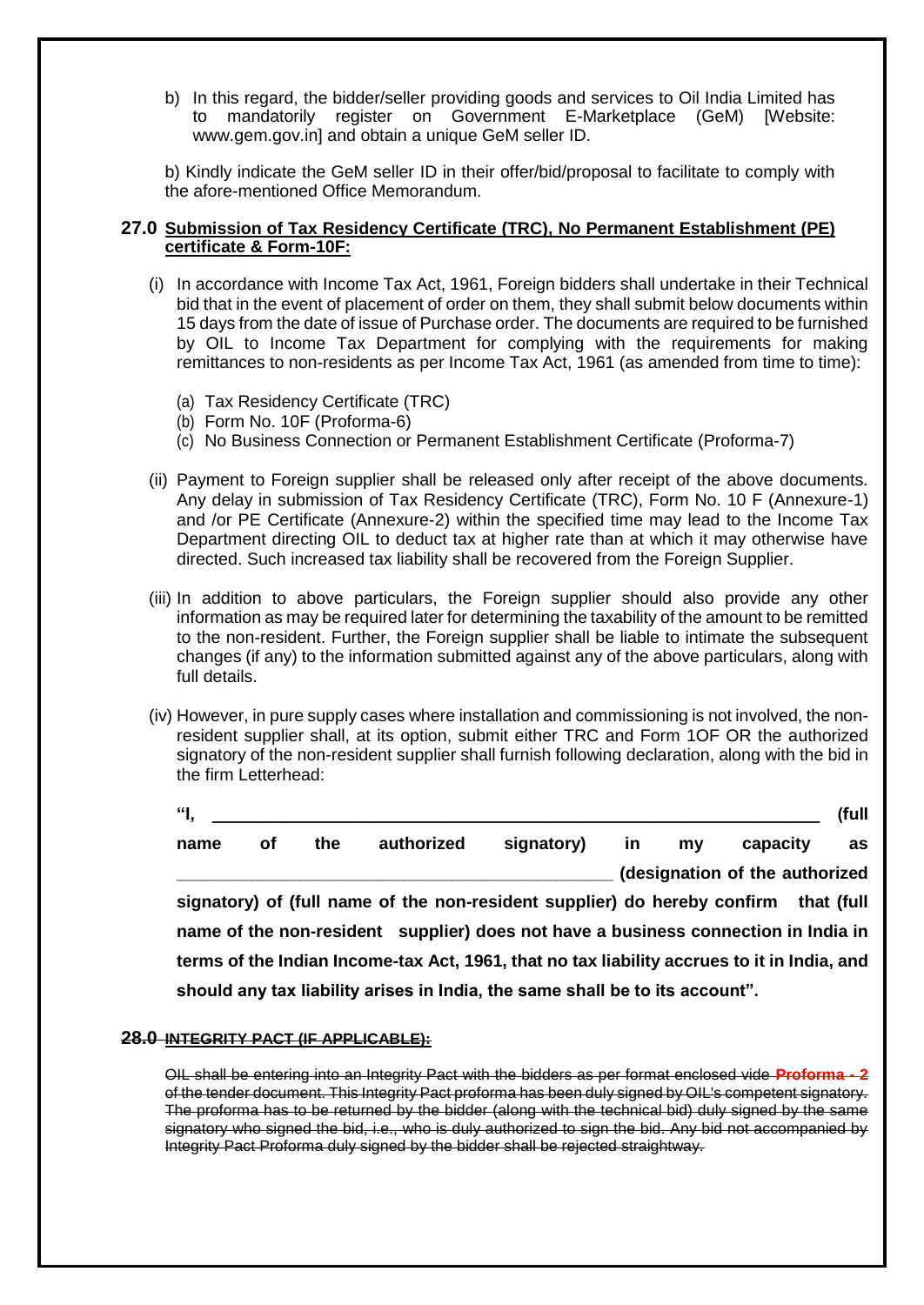The name of the OIL's independent external monitor is at present:

i) Shri Sutanu Benuria, IPS (Retd.) E-Mail Id: Sutanu 2911@gmail.com

ii) Shri Rudhra Gangadharan, IAS (Retd.) Ex-Secretary, Ministry of Agriculture e-mail id: rudhra.gangadharan@gmail.com)

iii) Shri Om Prakash Singh, IPS (Retd.), Former DGP, Uttar Pradesh E-mail: [Ops2020@rediffmail.com](mailto:Ops2020@rediffmail.com)

**All other terms and conditions are as per General Terms and Conditions document (MM/GLOBAL/01/2005) amended from time-to-time available in Oil India Limited's official website [\(www.oil-india.com\)](http://www.oil-india.com/) under "GLOBAL TENDERS".**

**Yours Faithfully, -Sd- (F.SATHIYARAJ) Senior Manager - Materials (F.P.) For General Manager - Materials (HoD) For Resident Chief Executive**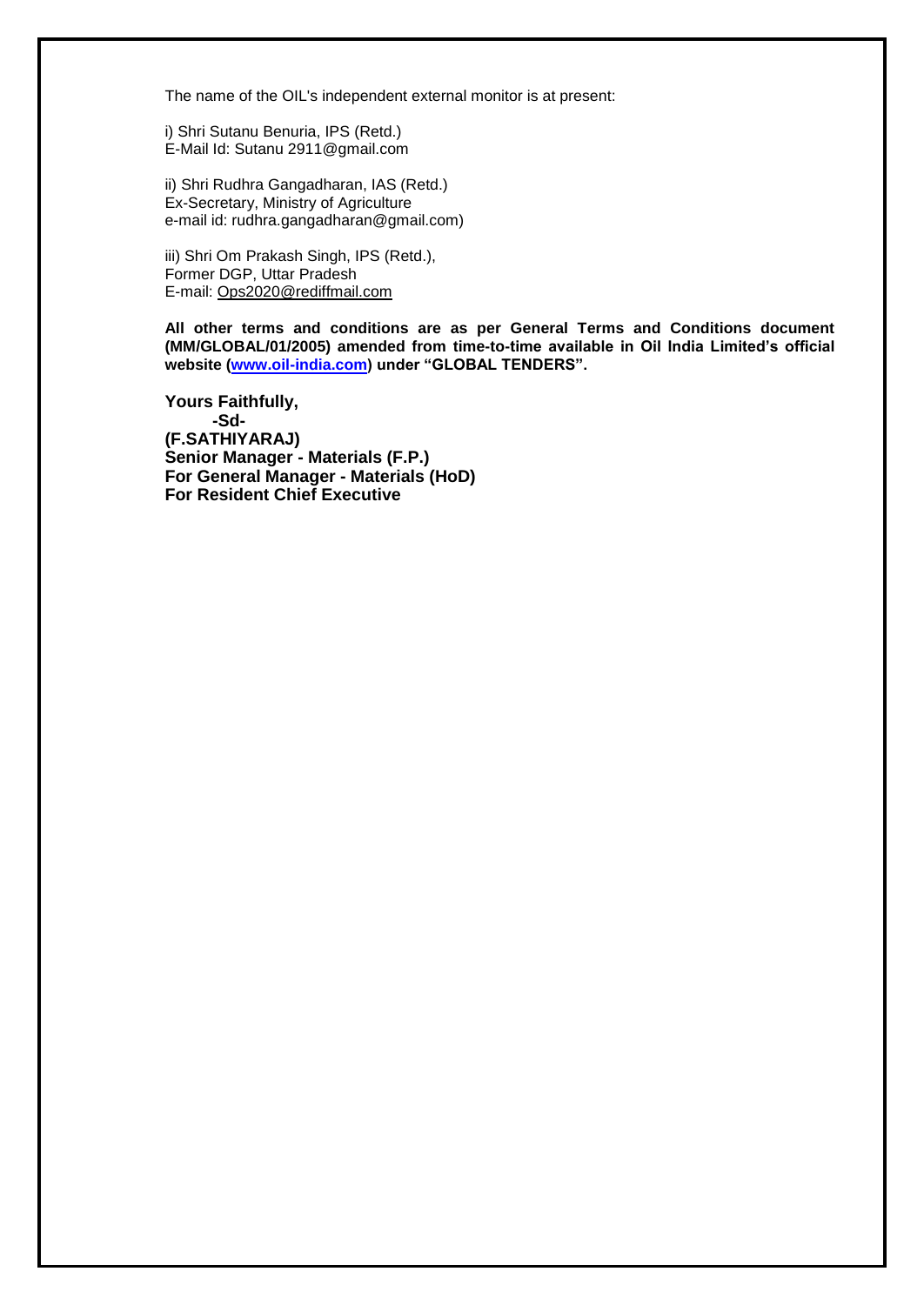# **ANNEXURE – C**

### **COMMERCIAL CHECK LIST**

**A.** The Commercial Check List must be completed and returned with your offer. Please ensure that all these points are covered in your offer. These will ensure that your offer is properly evaluated. Please select **Yes/No/Not Applicable** to the following questions, in the right-hand column.

| SI.<br>No. | <b>REQUIREMENT</b>                                                                                                                                                          | <b>COMPLIANCE</b><br><b>Yes/No/Not</b><br><b>Applicable</b> |  |
|------------|-----------------------------------------------------------------------------------------------------------------------------------------------------------------------------|-------------------------------------------------------------|--|
| 1.0        | Whether bid submitted under Single Stage <b>Composite</b> System?                                                                                                           |                                                             |  |
| 2.0        | Whether quoted as manufacturer?                                                                                                                                             |                                                             |  |
| 3.0        | Whether quoted as OEM Dealer/Supply House.                                                                                                                                  |                                                             |  |
|            | If quoted as OEM Dealer/Supply House                                                                                                                                        |                                                             |  |
| 3.1        | (a) Whether submitted valid and proper authorization letter from manufacturer<br>confirming that bidder is their authorized Dealer/supply House for the product<br>offered? |                                                             |  |
|            | (b) Whether manufacturer's back-up Warranty/Guarantee certificate submitted?                                                                                                |                                                             |  |
|            | Whether Purchase Preference (If Applicable) claimed? If so, whether under -                                                                                                 |                                                             |  |
| 4.0        | PPLC (Whether relevant documents uploaded?)<br>(i)                                                                                                                          |                                                             |  |
|            | (ii)<br>MSE (Whether relevant documents uploaded?)                                                                                                                          |                                                             |  |
| 5.0        | Whether offered firm prices?                                                                                                                                                |                                                             |  |
| 6.0        | Whether quoted offer validity of 90 days from the bid closing date of tender?                                                                                               |                                                             |  |
| 7.0        | Whether quoted a firm delivery period?                                                                                                                                      |                                                             |  |
| 8.0        | Whether agreed to the NIT Warranty clause?                                                                                                                                  |                                                             |  |
| 9.0        | Whether confirmed acceptance of tender Payment Terms as per Tender?                                                                                                         |                                                             |  |
| 10.0       | Whether confirmed to submit PBG (If Applicable) as asked for in NIT?                                                                                                        |                                                             |  |
| 11.0       | Whether agreed to submit PBG (If Applicable) within 30 days of placement of<br>order?                                                                                       |                                                             |  |
| 12.0       | Whether Price submitted as per Price Schedule?                                                                                                                              |                                                             |  |
| 13.0       | Whether quoted as per NIT (without any deviations)?                                                                                                                         |                                                             |  |
| 14.0       | Whether quoted any deviation?                                                                                                                                               |                                                             |  |
| 15.0       | Whether deviation separately highlighted?                                                                                                                                   |                                                             |  |
| 16.0       | Whether indicated the country of origin for the items quoted?                                                                                                               |                                                             |  |
| 17.0       | Whether technical literature / catalogue enclosed?                                                                                                                          |                                                             |  |
| 18.0       | Whether weight & volume of items offered indicated?                                                                                                                         |                                                             |  |
| 19.0       | Have indicated the minimum transportation & transit insurance charges<br>applicable, in case of ordering for partial requirement?                                           |                                                             |  |
| 20.0       | Whether indicated the place from where the goods will be dispatched.<br>To specify:                                                                                         |                                                             |  |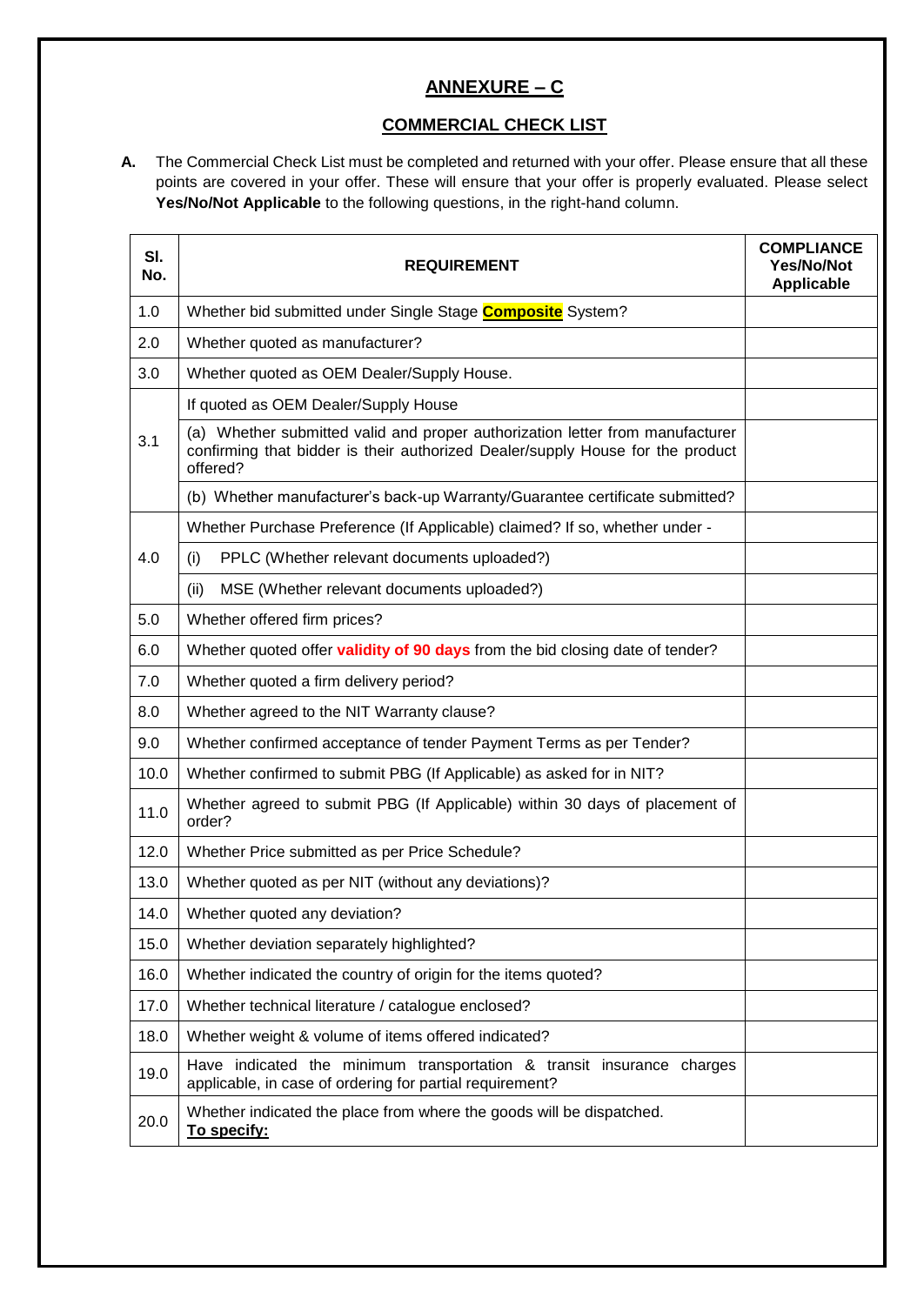| SI.<br>No. | <b>REQUIREMENT</b>                                                                                                                                                                                                                                                                                                                                                                                                                                                                                                                                                                                                                                                                                   | <b>COMPLIANCE</b><br><b>Yes/No/Not</b><br><b>Applicable</b> |
|------------|------------------------------------------------------------------------------------------------------------------------------------------------------------------------------------------------------------------------------------------------------------------------------------------------------------------------------------------------------------------------------------------------------------------------------------------------------------------------------------------------------------------------------------------------------------------------------------------------------------------------------------------------------------------------------------------------------|-------------------------------------------------------------|
| 21.0       | Whether road transportation charges up to Duliajan quoted?                                                                                                                                                                                                                                                                                                                                                                                                                                                                                                                                                                                                                                           |                                                             |
| 22.0       | Whether offered Ex-works price is including packing/forwarding charges?                                                                                                                                                                                                                                                                                                                                                                                                                                                                                                                                                                                                                              |                                                             |
| 23.0       | Whether indicated import content in the offer?                                                                                                                                                                                                                                                                                                                                                                                                                                                                                                                                                                                                                                                       |                                                             |
| 24.0       | Whether offered Deemed Export prices?                                                                                                                                                                                                                                                                                                                                                                                                                                                                                                                                                                                                                                                                |                                                             |
| 25.0       | Whether all applicable Taxes & Duties have been quoted?                                                                                                                                                                                                                                                                                                                                                                                                                                                                                                                                                                                                                                              |                                                             |
| 26.0       | Whether Integrity Pact (If Applicable) with digital signature uploaded?                                                                                                                                                                                                                                                                                                                                                                                                                                                                                                                                                                                                                              |                                                             |
| 27.0       | Whether all the clauses in the Integrity Pact (If Applicable) have been accepted?                                                                                                                                                                                                                                                                                                                                                                                                                                                                                                                                                                                                                    |                                                             |
| 28.0       | Whether indicated 'Local Content' required as per PPLC Policy (If Applicable)?                                                                                                                                                                                                                                                                                                                                                                                                                                                                                                                                                                                                                       |                                                             |
| 29.0       | Whether indicated the import content in Price Bid?                                                                                                                                                                                                                                                                                                                                                                                                                                                                                                                                                                                                                                                   |                                                             |
| 30.0       | Have you indicated the applicable HSN Code item-wise in price bid?                                                                                                                                                                                                                                                                                                                                                                                                                                                                                                                                                                                                                                   |                                                             |
| 31.0       | Please specify the following details:<br>(a) Gross weight in kg (Approximate) -<br>(b) Net Weight in kg (Approximate) -<br>(c) Gross volume in cu. mtr. (Approximate) -                                                                                                                                                                                                                                                                                                                                                                                                                                                                                                                              |                                                             |
| 32.0       | Goods, materials to be supplied shall be new, of recent make, of the best quality<br>& workmanship and shall be guaranteed by the Seller for a period 18 months<br>from the date of dispatch / shipment or 12 months from the date of receipt at<br>destination, whichever is earlier against defects arising from faulty materials,<br>workmanship or design. Defective goods / materials or parts notified by OIL to<br>the Seller shall be replaced immediately by the Seller on F.O.R destination basis<br>including payment of all taxes and duties at Seller's expense. This guarantee<br>shall survive and hold good not-withstanding inspection, payment for and<br>acceptance of the goods. |                                                             |
| 33.0       | For Indian Bidder:<br>The items covered in this Tender shall be used by Oil India Limited in the<br>PEL/ML areas and hence <b>concessional GST @5% (for indigenous bidder)</b> will<br>be applicable as per Govt. Policy in vogue.                                                                                                                                                                                                                                                                                                                                                                                                                                                                   |                                                             |
| 34.0       | Successful bidder shall arrange to provide all necessary documents (invoice<br>etc.) to OIL for applying Essentiality Certificate at least one (01) month prior to<br>stipulated Delivery date. Further, successful bidder shall effect dispatch only on<br>receipt of relevant certificates/ shipment clearance from OIL, failing which all<br>related liabilities shall be to supplier's account.                                                                                                                                                                                                                                                                                                  |                                                             |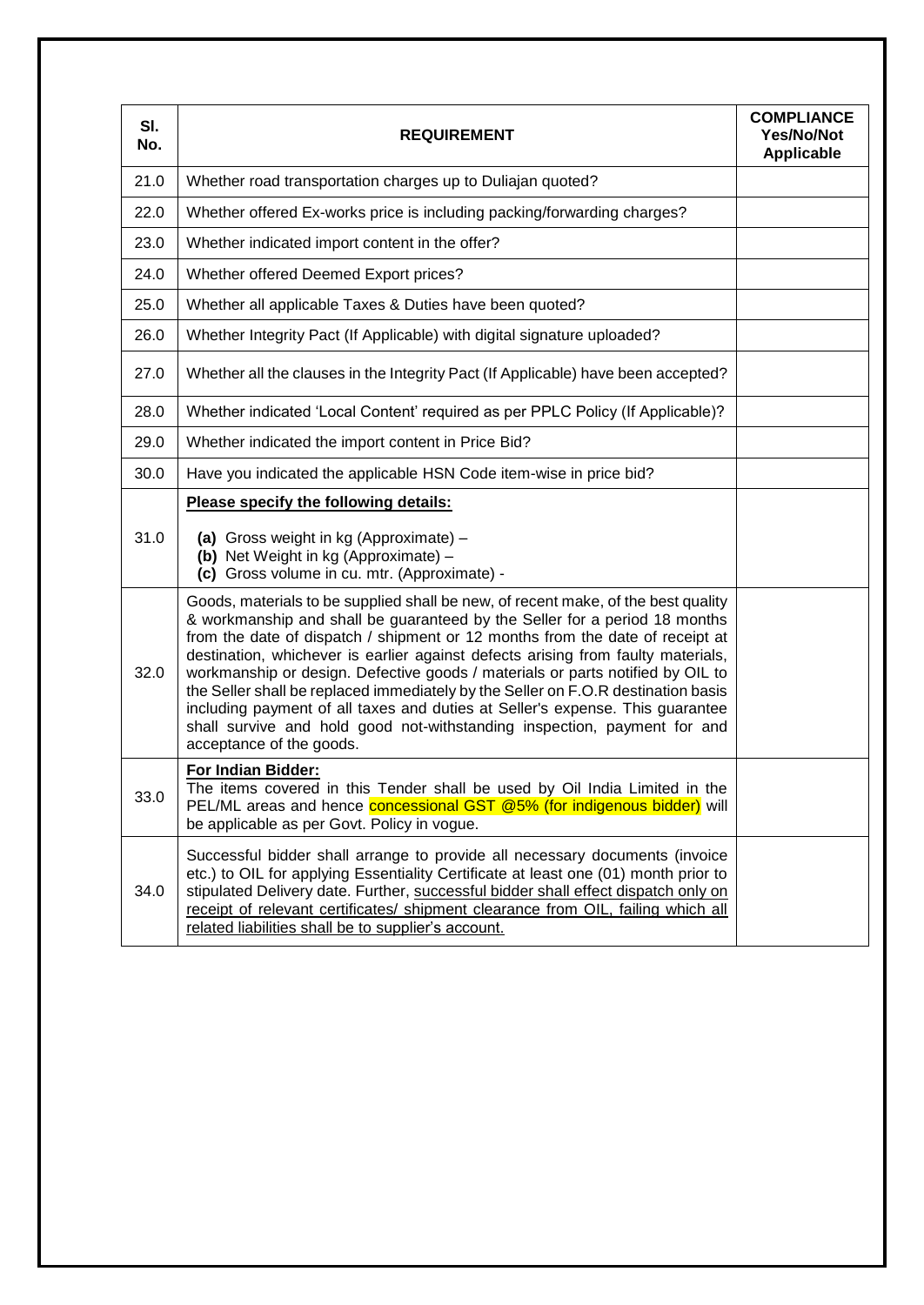# **B. ADDITIONAL INFORMATION (To be filled up by bidder and submit along with Technical Bid)**:

| SI.<br>No. | Requirement                                                                                                                                                                                                                                                                                                              | <b>Bidder's Reply</b> |
|------------|--------------------------------------------------------------------------------------------------------------------------------------------------------------------------------------------------------------------------------------------------------------------------------------------------------------------------|-----------------------|
| 1          | Offer reference & Date                                                                                                                                                                                                                                                                                                   |                       |
| 2          | Name, Address, Phone No & E-mail of<br><b>Bidder</b>                                                                                                                                                                                                                                                                     |                       |
| 3          | <b>Bank details of Bidder</b>                                                                                                                                                                                                                                                                                            |                       |
| 4          | Name of Manufacturer                                                                                                                                                                                                                                                                                                     |                       |
| 5          | <b>Bid validity</b>                                                                                                                                                                                                                                                                                                      |                       |
| 6          | <b>Payment Terms</b>                                                                                                                                                                                                                                                                                                     |                       |
| 7          | <b>Guarantee/Warranty Terms</b>                                                                                                                                                                                                                                                                                          |                       |
| 8          | <b>Delivery Period</b>                                                                                                                                                                                                                                                                                                   |                       |
| 9          | Country of Origin                                                                                                                                                                                                                                                                                                        |                       |
| 10         | Port of Despatch/Despatching Station                                                                                                                                                                                                                                                                                     |                       |
| 11         | Confirm submission Integrity pact, if required<br>as per NIT                                                                                                                                                                                                                                                             |                       |
| 12         | Confirm acceptance of PBG clause, if<br>required as per NIT                                                                                                                                                                                                                                                              |                       |
| 13         | Compliance to:<br><b>Liquidated Damage</b><br>Warranty/Guarantee<br>Arbitration/Resolution of Dispute<br>Force Majeure<br>Applicable laws                                                                                                                                                                                |                       |
| 14         | Confirm submission of undertaking towards<br>authenticity of submitted documents.                                                                                                                                                                                                                                        |                       |
| 15         | Exception/Deviations quoted, if any, to be<br>given in details or refer to respective page of<br>the bid documents w.r.t. ANNEXURE III of<br>General Terms & Conditions" for e-<br><b>Booklet</b><br>No.<br>Procurement<br>per<br>as<br>MM/GLOBAL/E-01/2005 for E-procurement<br>(ICB Tenders) submitted in this regard? |                       |
| 16         | Whether<br>submitted<br>all<br>the<br>applicable<br>Annexures as per document General Terms<br>& Conditions" for e-Procurement as per<br>Booklet No. MM/GLOBAL/E-01/2005 for E-<br>procurement (ICB Tenders).                                                                                                            |                       |

**\*\*\*\*\*\*\*\*\*\***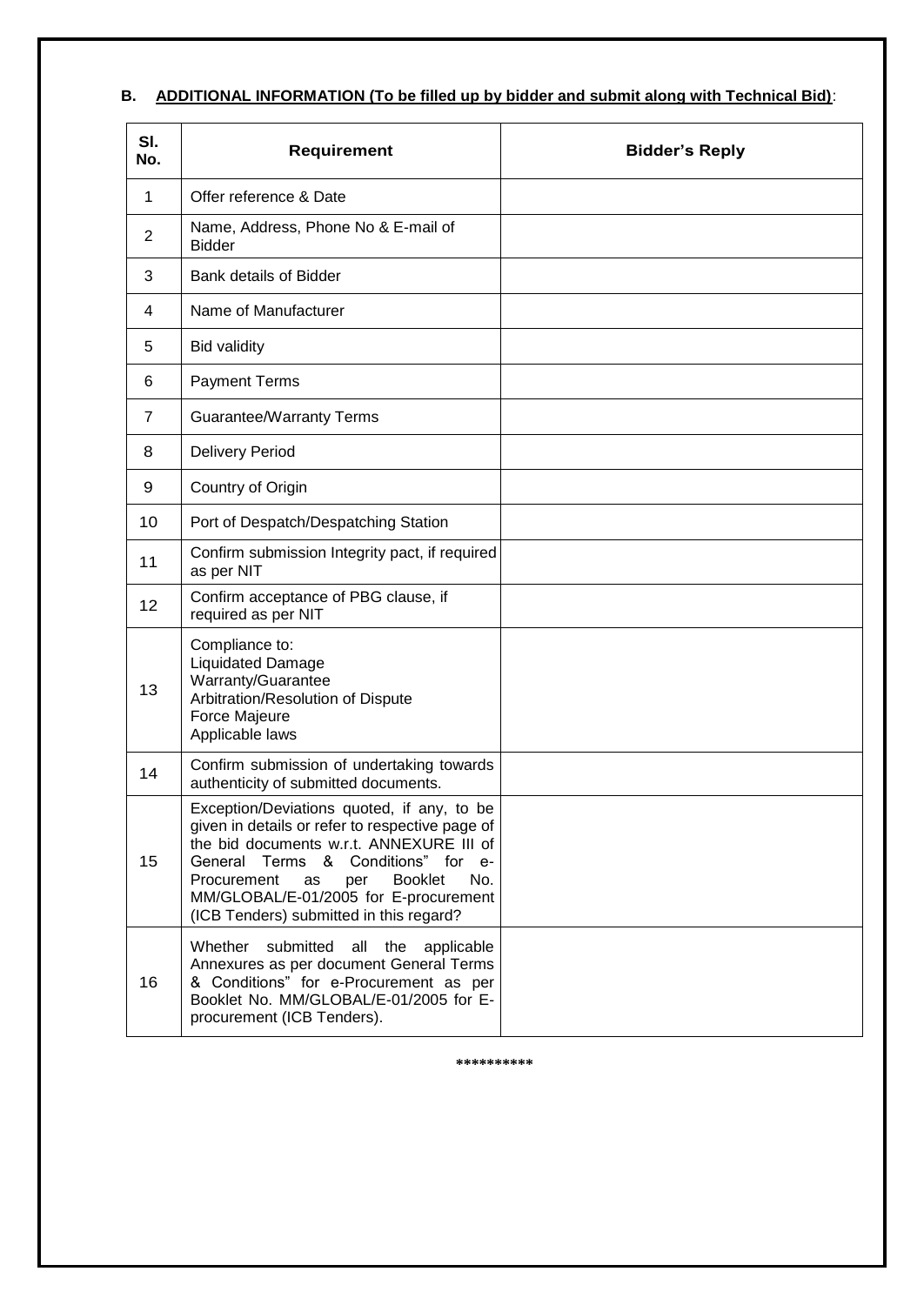# **ANNEXURE – D**

#### **TECHNICAL CHECKLIST**

The Technical Check List must be completed and returned with your offer. Please ensure that all these points are covered in your offer. These will ensure that your offer is properly evaluated. Please select **Yes/No/Not Applicable** to the following questions, in the right-hand column.

| SI.<br>No.     | <b>Descriptions</b>                                                                                                                                                  | Compliance<br><b>Yes/No/Not</b><br>applicable | <b>Remarks</b> |
|----------------|----------------------------------------------------------------------------------------------------------------------------------------------------------------------|-----------------------------------------------|----------------|
| $\mathbf{1}$   | Whether the items would be brand new,<br>unused & of prime quality?                                                                                                  |                                               |                |
| $\overline{2}$ | Whether the item would be free from all<br>defects & fault in material, workmanship<br>& manufacture and shall be in full<br>conformity with ordered specifications? |                                               |                |
| 3              | Whether the defective item / parts, if any,<br>rejected by OIL will be replaced by the<br>bidder free of cost?                                                       |                                               |                |
| 4              | mentioned<br>Whether<br>the<br>οf<br>name<br>manufacturer, country of origin and port of<br>shipment?                                                                |                                               |                |
| 5              | Whether the offered part number / model<br>number details have been mentioned in<br>the bid document?                                                                |                                               |                |
| 6              | Please confirm that the offered item(s) is<br>/ are interchangeable and compatible with<br>the existing/ tendered item(s) as per<br>tendered specification.          |                                               |                |
| $\overline{7}$ | Whether<br>technical<br>uploaded<br>the<br>literature(s) relevant to the technical<br>specification of the tendered item (s)?                                        |                                               |                |
| 8              | Whether uploaded supporting documents<br>regarding MII / MSME / PP-LC etc.<br>claiming any benefit of preference (if<br>specified in tender), if applicable?         |                                               |                |

**\*\*\*\*\*\*\*\*\*\*\*\***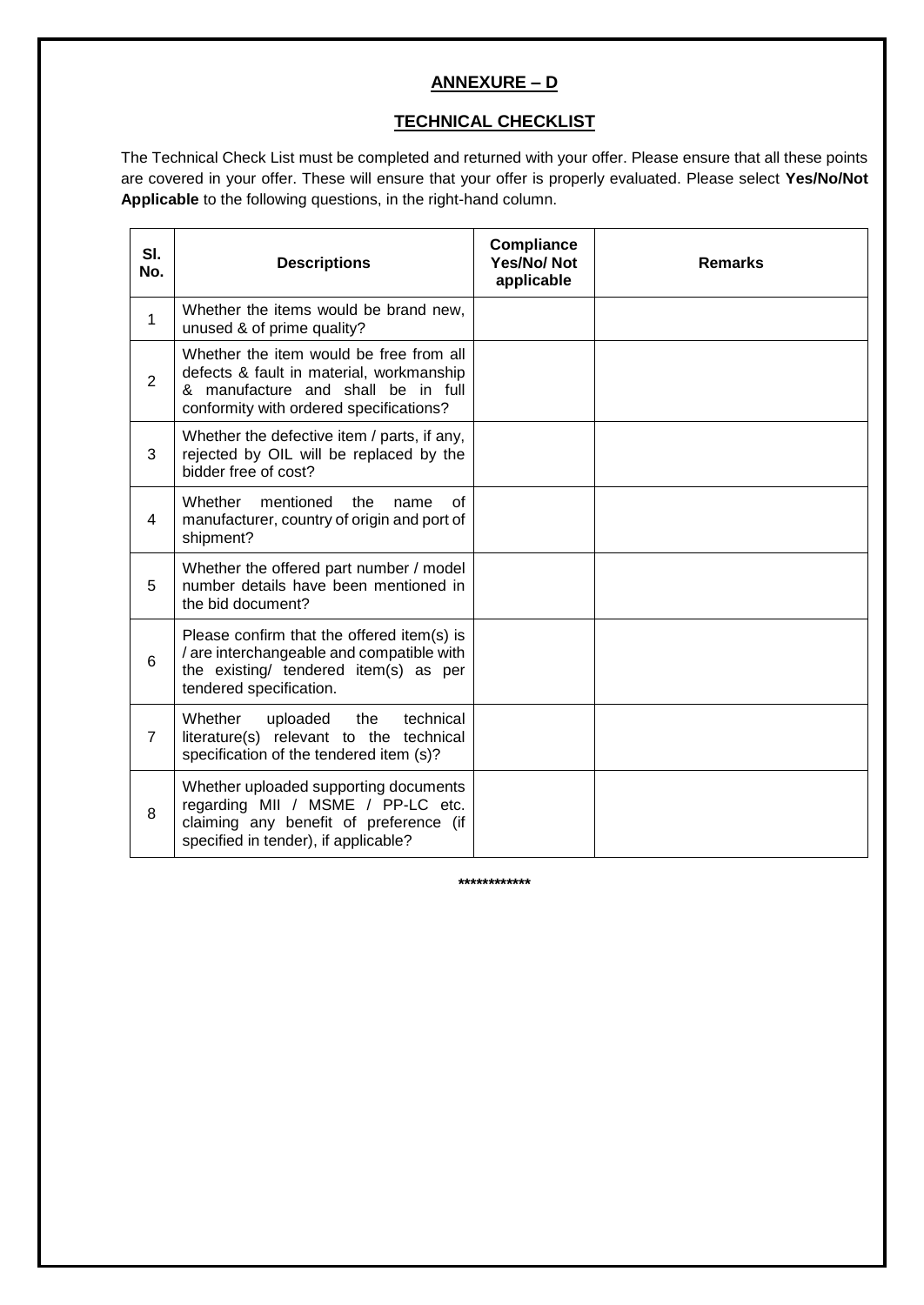

# **PRICE BID FORMAT**

**(Uploaded as attachment in the Attachment Tab "Notes and Attachments" only in eportal)**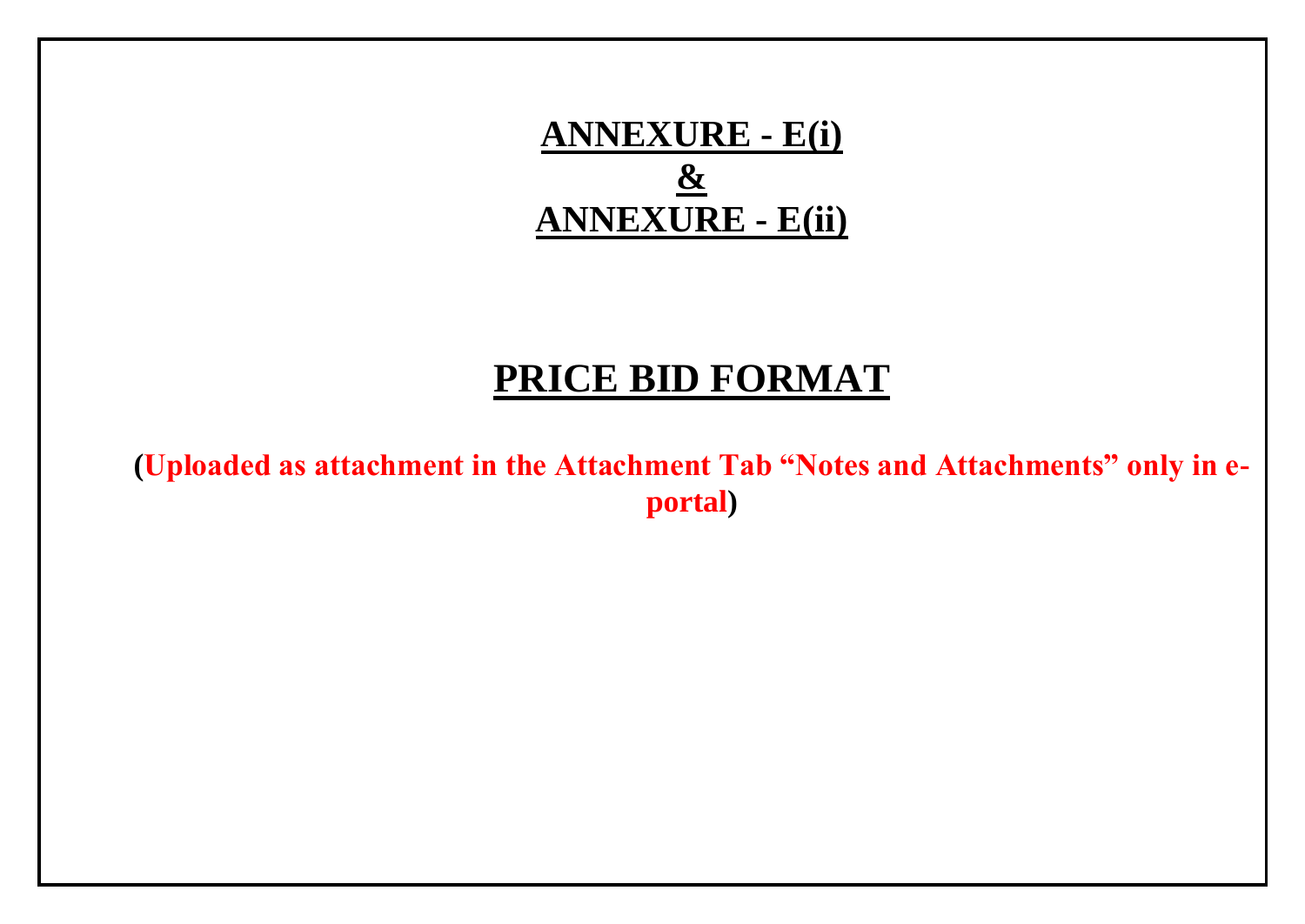# **ANNEXURE – E (i)**

#### **PRICE SCHEDULE – DOMESTIC BIDDERS**

*(Bidders should fill up, sign and upload this price schedule [Annexure E(i)] under "Notes & Attachments" > "Attachments" only. The filled-up price breakup should not be uploaded in Technical RFx Response folder)*

| <b>BIDDER'S NAME</b>    |  |
|-------------------------|--|
| <b>TENDER NO.</b>       |  |
| <b>BID CLOSING DATE</b> |  |
| <b>CURRENCY QUOTED</b>  |  |

| Item at tender SI. No.                                                    |  |  |  |
|---------------------------------------------------------------------------|--|--|--|
| <b>Material Description</b>                                               |  |  |  |
| Quantity                                                                  |  |  |  |
| <b>Unit of Measure</b>                                                    |  |  |  |
| <b>Unit Price</b>                                                         |  |  |  |
| <b>TOTAL MATERIALS VALUE</b>                                              |  |  |  |
| <b>Packing &amp; Forwarding Charges</b>                                   |  |  |  |
| <b>EX- WORKS VALUE</b>                                                    |  |  |  |
| GST (including Compensatory Cess, if any)                                 |  |  |  |
| TOTAL F.O.R. DESPATCHING STATION VALUE                                    |  |  |  |
| Inland Freight charges up to Destination                                  |  |  |  |
| Applicable GST on freight charges (Please indicate the rate and SAC code) |  |  |  |
| <b>Insurance Charge including GST</b>                                     |  |  |  |
| TOTAL F.O.R. DESTINATION, DULIAJAN VALUE                                  |  |  |  |
|                                                                           |  |  |  |
| <b>HSN Code</b>                                                           |  |  |  |
| <b>Total weight of consignment</b>                                        |  |  |  |
| <b>Total volume of consignment</b>                                        |  |  |  |
| <b>Total Local Content</b>                                                |  |  |  |
| <b>Total Import content</b>                                               |  |  |  |

**Notes:** 

*(i) In the event of computational error between unit price and total price, unit price shall prevail and adopted for evaluation. Similarly, in the event of discrepancy between words and quoted figure, words will prevail.*

*(ii) GST should be quoted separately. If GST is not shown separately the offer will be considered to be inclusive of all taxes and will be binding on the bidder.*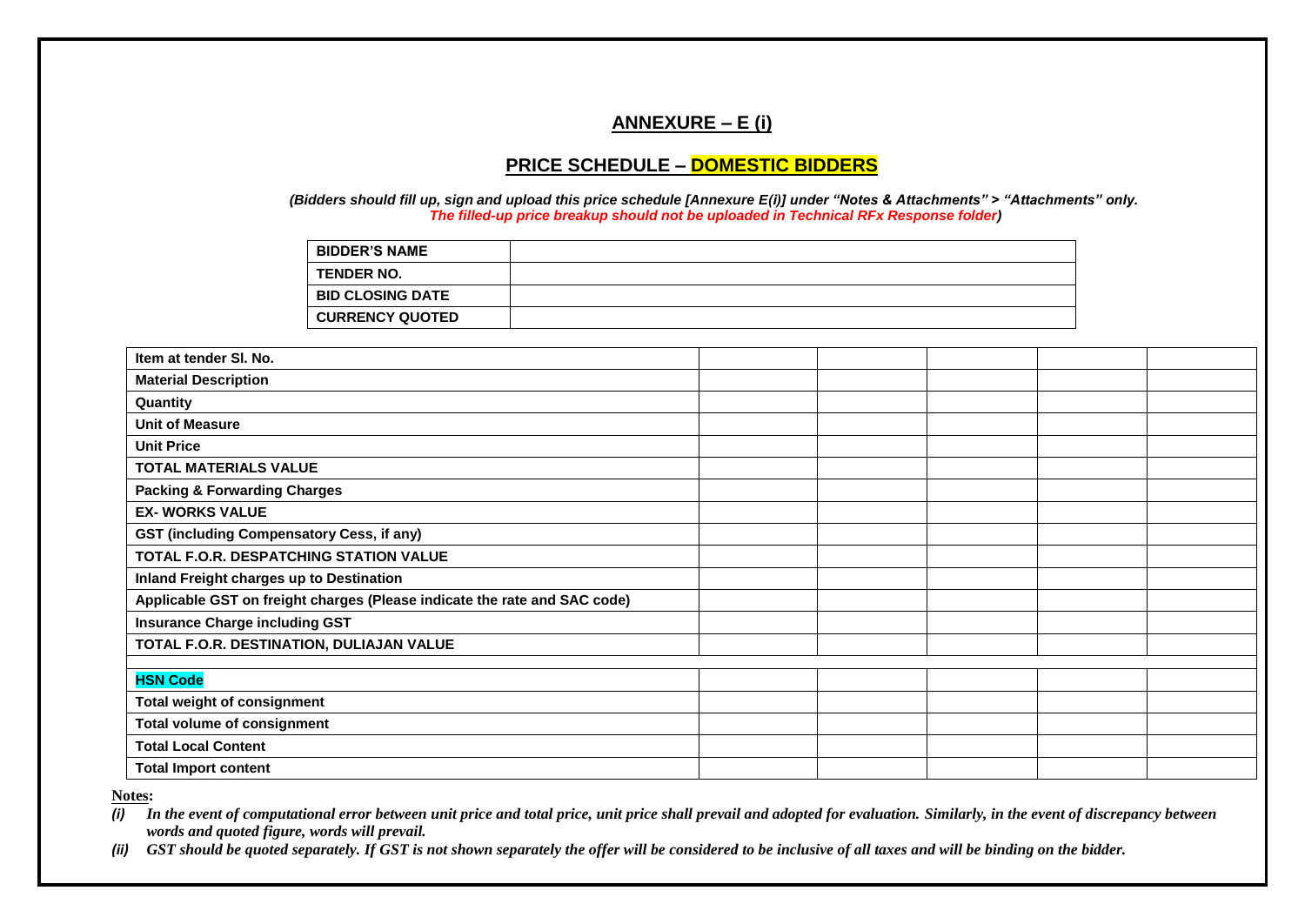### **ANNEXURE – E (ii)**

#### **PRICE SCHEDULE – FOREIGN BIDDERS**

*(Bidders should fill up, sign and upload this price schedule [Annexure E(ii)] under "Notes & Attachments" > "Attachments" only. The filled-up price breakup should not be uploaded in Technical RFx Response folder)*

| <b>BIDDER'S NAME</b>    |  |
|-------------------------|--|
| <b>TENDER NO.</b>       |  |
| <b>BID CLOSING DATE</b> |  |
| <b>CURRENCY QUOTED</b>  |  |
|                         |  |

| Item at tender SI. No.                    |  |  |  |
|-------------------------------------------|--|--|--|
| <b>Material Description</b>               |  |  |  |
| Quantity                                  |  |  |  |
| <b>Unit of Measure</b>                    |  |  |  |
| <b>Unit Price</b>                         |  |  |  |
| <b>TOTAL MATERIALS VALUE</b>              |  |  |  |
| <b>Packing and FOB Charges</b>            |  |  |  |
| <b>TOTAL FOB VALUE</b>                    |  |  |  |
| Ocean Freight charges upto Kolkata, India |  |  |  |
| TOTAL C&F KOLKATA VALUE                   |  |  |  |
|                                           |  |  |  |
| <b>HSN Code</b>                           |  |  |  |
| Total weight of consignment               |  |  |  |
| <b>Total volume of consignment</b>        |  |  |  |
| <b>Total Local Content (%)</b>            |  |  |  |

**Notes:** 

- *(i) In the event of computational error between unit price and total price, unit price shall prevail and adopted for evaluation. Similarly, in the event of discrepancy between words and quoted figure, words will prevail.*
- *(ii) Insurance Charges @0.5% shall be loaded on Total FOB Value for evaluation purpose.*
- *(iii) Banking Charges @1% shall be loaded on Total FOB Value for evaluation purpose. In case of payment through Letter of Credit (L/C). If Confirmed L/C at buyer's account is required, 1.5% of Total FOB Value will be loaded.*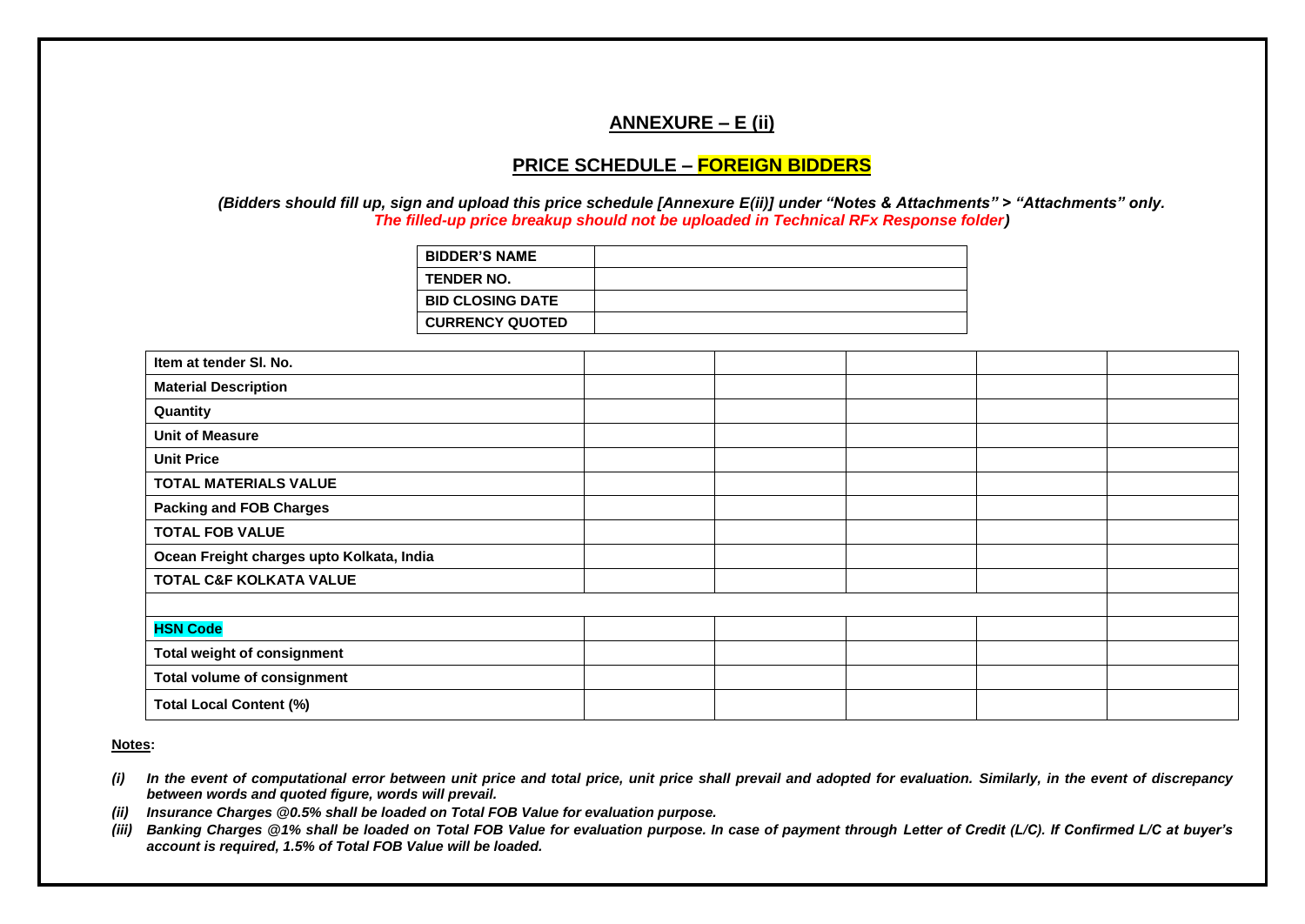**Proforma - 1**

#### **BID SECURITY DECLARATION (To be typed on the letter head of the bidder)**

To,

| M/s. Oil India Limited |  |  |  |  |  |  |  |  |
|------------------------|--|--|--|--|--|--|--|--|
|                        |  |  |  |  |  |  |  |  |
|                        |  |  |  |  |  |  |  |  |
|                        |  |  |  |  |  |  |  |  |

Dear Sir,

After examining/reviewing provisions of above referred tender documents (including all corrigendum/ Addendum), we M/s. …………....................................… (Name of Bidder) have submitted our offer/bid no………….....................................

We, M/s. …………………. (Name of Bidder) hereby understand that, according to your conditions, we are submitting this Declaration for Bid Security.

We understand that we will be put on watch list/holiday/banning list (as per policies of OIL INDIA in this regard), if we are in breach of our obligation(s) as per following:

- **(a)** have withdrawn/modified/amended, impairs or derogates from the tender, my/our Bid during the period of bid validity specified in the form of Bid; or
- **(b)** having been notified of the acceptance of our Bid by the OIL INDIALIMITED during the period of bid validity:
	- **(i)** fail or refuse to execute the Contract, if required, or
	- **(ii)** fail or refuse to furnish the Contract Performance Security, in accordance provisions of tender document.
	- **(iii)** Fail or refuse to accept 'arithmetical corrections' as per provision of tender document.
- **(c)** having indulged in corrupt/fraudulent/collusive/coercive practice as per procedure.

Place: **Place: Place: Place: Place: Place: Place: Place: Place: Place: Place: Place: Place: Place: Place: Place: Place: Place: Place: Place: Place: Place: Place: Place: Place:** Date: Name: Name: Name: Name: Name: Name: Name: Name: Name: Name: Name: Name: Name: Name: Name: Name: Name: Name: Name: Name: Name: Name: Name: Name: Name: Name: Name: Name: Name: Name: Name: Name: Name: Name: Name: Name: Designation: Seal:

**Note: This form should be returned along with offer duly signed.**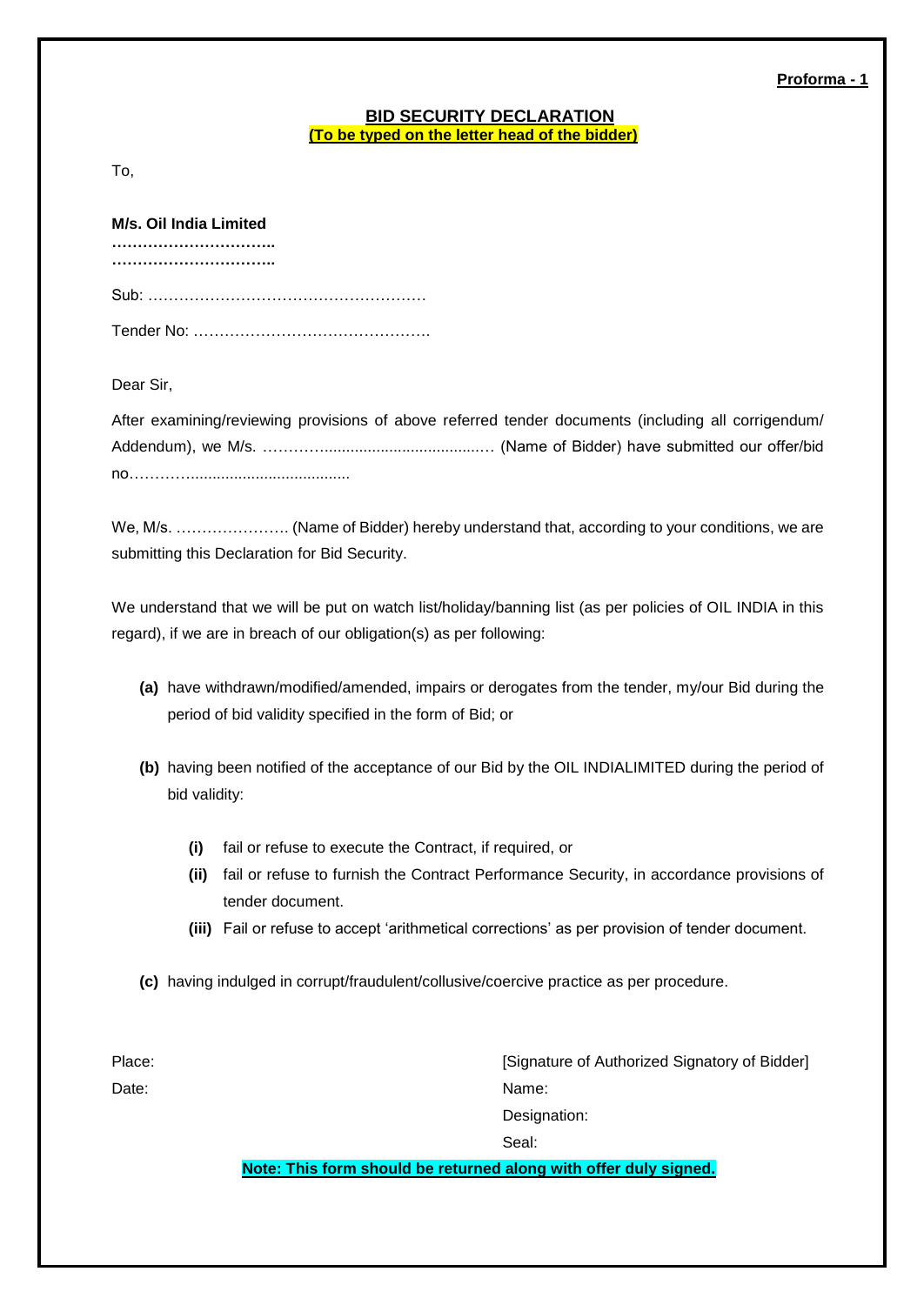#### **INTEGRITY PACT**

#### Between

#### Oil India Limited (OIL) hereinafter referred to as "The Principal"

And

(Name of the bidder) ...................................................... hereinafter referred to as "The Bidder/Contractor"

#### **Preamble**:

The Principal intends to award, under laid down organizational procedures, contract/s for **…………………………………** The Principal values full compliance with all relevant laws and regulations, and the principles of economic use of resources, and of fairness and transparency in its relations with its Bidder/s and Contractor/s.

In order to achieve these goals, the Principal cooperates with the renowned international Non-Governmental Organization "Transparency International" (TI). Following TI's national and international experience, the Principal will appoint an external independent Monitor who will monitor the tender process and the execution of the contract for compliance with the principles mentioned above.

#### **Section: 1 - Commitments of the Principal**

**(1)** The Principal commits itself to take all measures necessary to prevent corruption and to observe the following principles:

- (i) No employee of the Principal, personally or through family members, will in connection with the tender for, or the execution of a contract, demand, take a promise for or accept, for him/herself or third person, any material or immaterial benefit which he/she is not legally entitled to.
- (ii) The Principal will, during the tender process treat all Bidders with equity and reason. The Principal will in particular, before and during the tender process, provide to all Bidders the same information and will not provide to any Bidder confidential/additional information through which the Bidder could obtain an advantage in relation to the tender process or the contract execution.
- (iii) The Principal will exclude from the process all known prejudiced persons.

**(2)** If the Principal obtains information on the conduct of any of its employees which is a criminal offence under the relevant Anti-Corruption Laws of India, or if there be a substantive suspicion in this regard, the Principal will inform the Chief Vigilance Officers and in addition can initiate disciplinary actions.

#### **Section: 2 - Commitments of the Bidder/Contractor**

**(1)** The Bidder/Contractor commits itself to take all measures necessary to prevent corruption. He commits himself to observe the following principles during his participation in the tender process and during the contract execution.

- (i) The Bidder/Contractor will not, directly or through any other person or firm, offer, promise or give to any of the Principal's employees involved in the tender process or the execution of the contract or to any third person any material or immaterial benefit which h e/she is not legally entitled to, in order to obtain in exchange any advantage of any kind whatsoever during the tender process or during the execution of the contract.
- (ii) The Bidder/Contractor will not enter with other Bidders into any undisclosed agreement or understanding, whether formal or informal. This applies in particular to prices, specifications, certifications, Subsidiary contracts, submission or non-submission of bids or any other actions to restrict competitiveness or to introduce cartelization in the bidding process.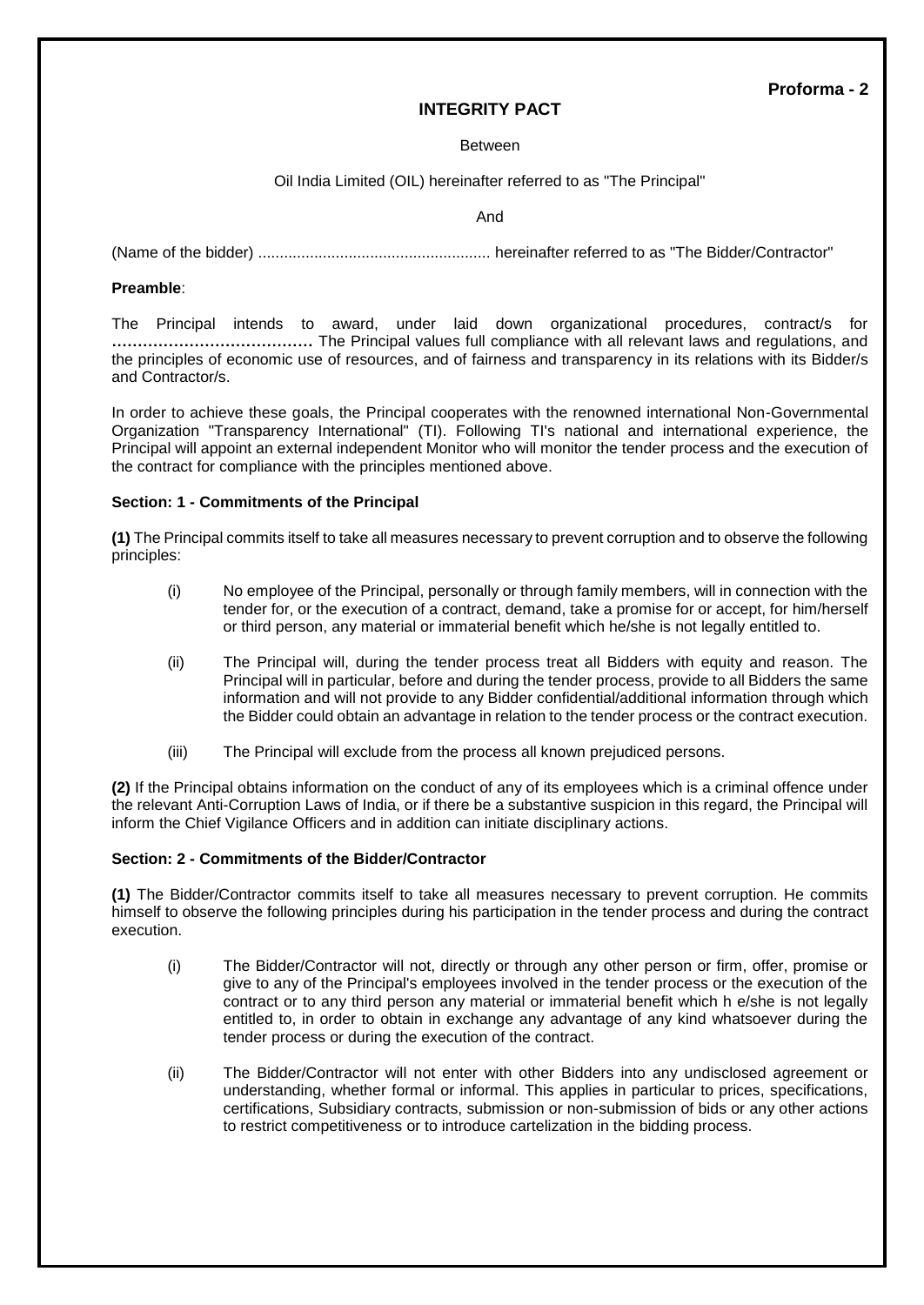- (iii) The Bidder (s) / Contractor (s) will not commit any offence under the relevant Anticorruption Laws of India, further, the Bidder (s) / Contractor (s) will not use improperly, for purposes of competition or personal gain, or pass on to others, any information or document provided by the Principal as part of the business relationship, regarding plans, technical proposals and business details, including information contained or transmitted electronically.
- (iv) The Bidder/Contractor will, when presenting his bid, disclose any and all payments he has made, is committed to or intends to make to agents, brokers or any other intermediaries in connection with the award of the contract.
- (v) Bidders to disclose any transgressions with any other company that may impinge on the anticorruption principle.
- (vi) The Bidder (s)/ Contractor (s) of foreign origin shall disclose the name and address of the Agents/ representatives in India, if any. Similarly, the Bidder (s)/ Contractor (s) of Indian Nationality shall furnish the name and address of the foreign principals, if any. Further, all the payments made to the Indian agent/ representative have to be in India Rupees only.
- (vii) Bidders not to pass any information provided by Principal as part of business relationship to others and not to commit any offence under PC/ IPC Act;
- **(2)** The Bidder/Contractor will not instigate third persons to commit offences outlined above or be an accessory to such offences.
- **(3)** The Bidder/Contractor signing Integrity Pact shall not approach the Courts while representing the matters to IEMs and he/she will await their decision in the matter.

#### **Section 3 - Disqualification from tender process and exclusion from future Contracts**

If the Bidder, before contract award has committed a transgression through a violation of Section 2 or in any other form such as to put his reliability or risibility as Bidder into question, the Principal is entitled to disqualify the Bidder from the tender process or to terminate the contract, if already signed, for such reason.

1. If the Bidder/Contractor has committed a transgression through a violation of Section 2 such as to put his reliability or credibility into question, the Principal is entitled also to exclude the Bidder/Contractor from future contract award processes. The imposition and duration of the exclusion will be determined by the severity of the transgression. The severity will be determined by the circumstances of the case, in particular the number of transgressions, the position of the transgressions within the company hierarchy of the Bidder and the amount of the damage. The exclusion will be imposed for a minimum of 6 months and maximum of 3 years.

2. The Bidder accepts and undertakes to respect and uphold the Principal's Absolute right to resort to and impose such exclusion and further accepts and undertakes not to challenge or question such exclusion on any ground, including the lack of any hearing before the decision to resort to such exclusion is taken. This undertaking is given freely and after obtaining independent legal advice.

3. If the Bidder/Contractor can prove that he has restored/recouped the Damage caused by him and has installed a suitable corruption prevention system, the Principal may revoke the exclusion prematurely.

4. A transgression is considered to have occurred if in light of available evidence, no reasonable doubt is possible.

**5.** Integrity Pact, in respect of a particular contract, shall be operative from the date Integrity Pact is signed by both the parties till the final completion of the contract **or as mentioned in Section 9- Pact Duration whichever is later**. Any violation of the same would entail disqualification of the bidders and exclusion from future business dealings. Any issue relating to execution of contract, if specifically raised before the IEMs shall be looked into by IEMs.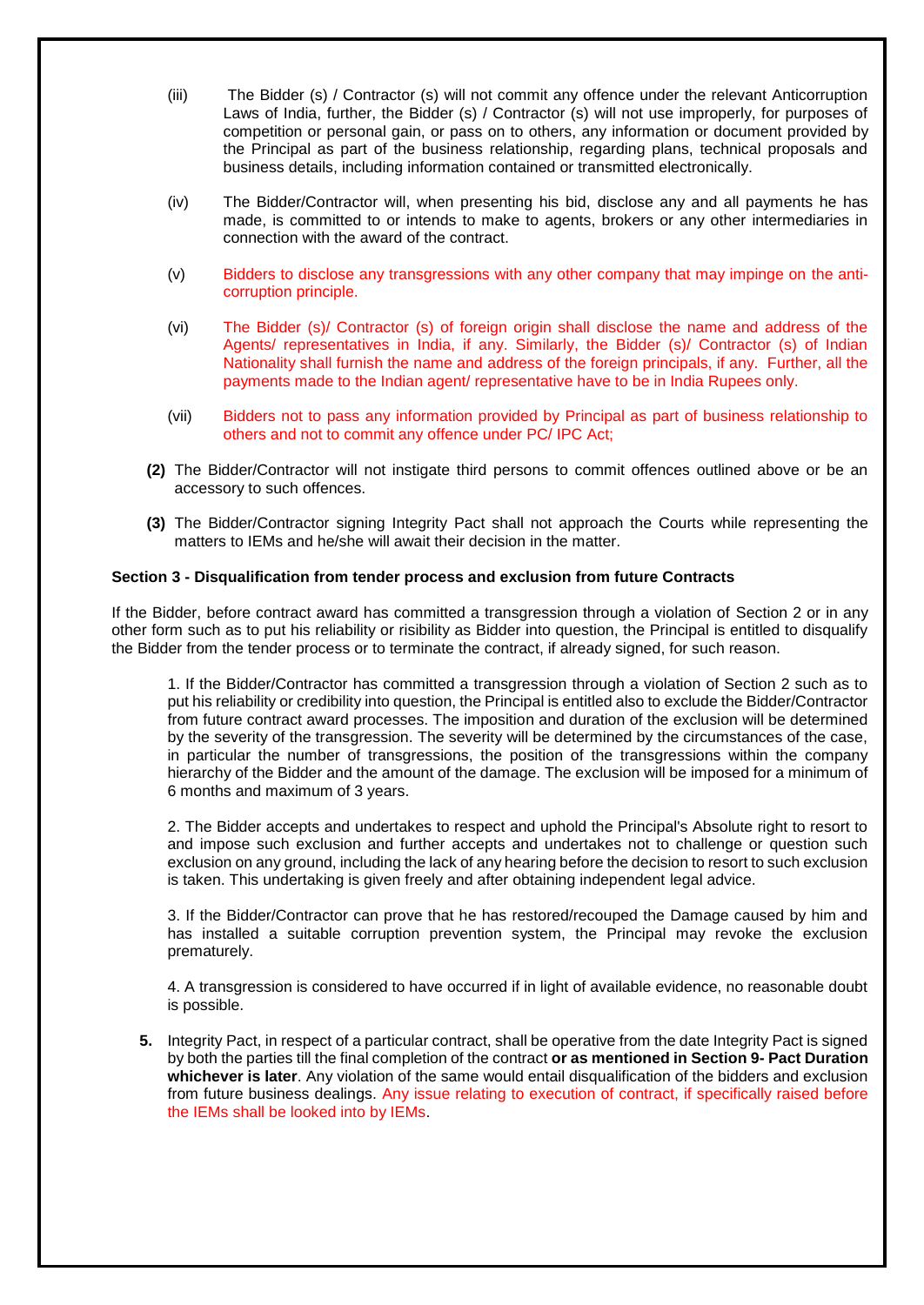#### **Section 4 - Compensation for Damages**

1. If the Principal has disqualified the Bidder from the tender process prior to the award according to Section 3, the Principal is entitled to demand and recover from the Bidder liquidated damages equivalent to Earnest Money Deposit / Bid Security.

(2) If the Principal has terminated the contract according to Section 3, or if the Principal is entitled to terminate the contract according to Section 3, the principal shall be entitled to demand and recover from the Contractor liquidated damages equivalent to Security Deposit / Performance Bank Guarantee.

3. The bidder agrees and undertakes to pay the said amounts without protest or demur subject only to condition that if the Bidder/Contractor can prove and establish that the exclusion of the Bidder from the tender process or the termination of the contract after the contract award has caused no damage or less damage than the amount or the liquidated damages, the Bidder/Contractor shall compensate the Principal only to the extent of the damage in the amount proved.

#### **Section 5 - Previous transgression**

1. The Bidder declares that no previous transgression occurred in the last 3 years with any other Company in any country conforming to the TI approach or with any other Public Sector Enterprise in India that could justify his exclusion from the tender process.

2. If the Bidder makes incorrect statement on this subject, he can be disqualified from the tender process or the contract, if already awarded, can be terminated for such reason.

#### **Section: 6 - Equal treatment of all Bidders/Contractor/Subcontractors**

1. The Principal will enter into Pacts on identical terms with all bidders and contractors.

2. The Bidder / Contractor undertake(s) to procure from all subcontractors a commitment in conformity with this Integrity Pact. The Bidder/Contractor shall be responsible for any violation(s) of the provisions laid down in this agreement/Pact by any of its sub-contractors/sub-vendors.

3. The Principal will disqualify from the tender process all bidders who do not sign this Pact or violate its provisions.

#### **Section: 7 - Criminal charges against violating Bidders/Contractors/ Subcontractors**

If the Principal obtains knowledge of conduct of a Bidder, Contractor or Subcontractor, or of an employee or a representative or an associate of a Bidder, Contractor or Subcontractor, which constitutes corruption, or if the Principal has substantive suspicion in this regard, the Principal will inform the Vigilance Office.

#### **Section: 8 - External Independent Monitor/Monitors**

1. The Principal appoints competent and credible external independent Monitor for this Pact. The task of the Monitor is to review independently and objectively, whether and to what extent the parties comply with the obligations under this agreement.

2. The Monitor is not subject to instructions by the representatives of the parties and performs his functions neutrally and independently. He reports to the Chairperson of the Board of the Principal.

3. The Contractor accepts that the Monitor has the right to access without restriction to all Project documentation of the Principal including that provided by the Contractor. The Contractor will also grant the Monitor, upon his request and demonstration of a valid interest, unrestricted and unconditional access to his project documentation. The same is applicable to Subcontractors. The Monitor is under contractual obligation to treat the information and documents of the Bidder/Contractor/Subcontractor with confidentiality. However, the documents/records/information having National Security implications and those documents which have been classified as Secret/Top Secret are not to be disclosed.

4. The Principal will provide to the Monitor sufficient information about all meetings among the parties related to the Project provided such meetings could have an impact on the contractual relations between the Principal and the Contractor. The parties offer to the Monitor the option to participate in such meetings.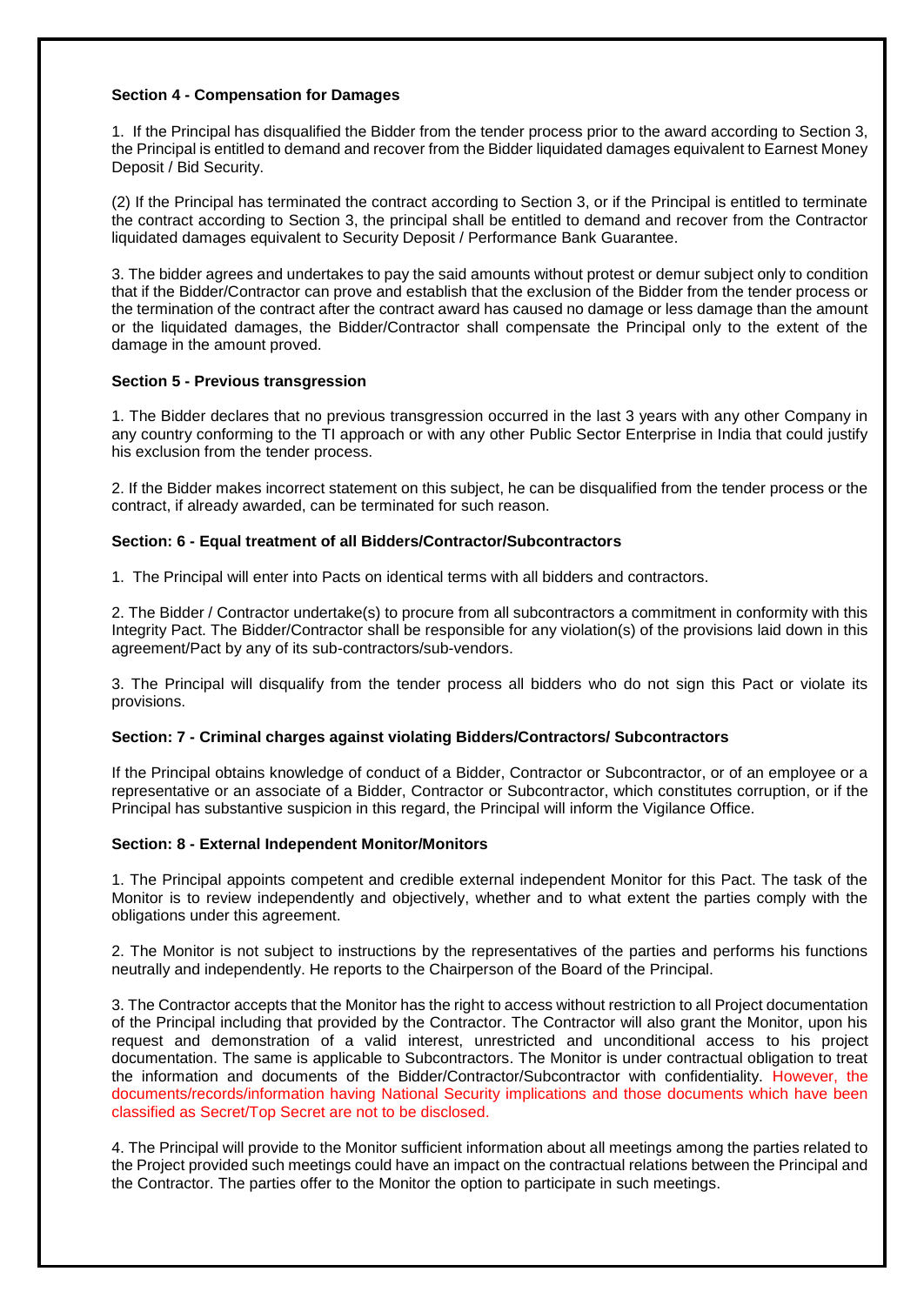5. As soon as the Monitor notices, or believes to notice, a violation of this agreement, he will so inform the Management of the Principal and request the Management to discontinue or heal the violation, or to take other relevant action. The monitor can in this regard submit non-binding recommendations. Beyond this, the Monitor has no right to demand from the parties that they act in a specific manner, refrain from action or tolerate action. However, the Independent External Monitor shall give an opportunity to the bidder / contractor to present its case before making its recommendations to the Principal.

6. The Monitor will submit a written report to the Chairperson of the Board of the Principal within 8 to 10 weeks from the date of reference or intimation to him by the 'Principal' and, should the occasion arise, submit proposals for correcting problematic situations.

7. If the Monitor has reported to the Chairperson of the Board a Substantiated suspicion of an offence under relevant Anti-Corruption Laws of India, and the Chairperson has not, within reasonable time, taken visible action to proceed against such offence or reported it to the Vigilance Office, the Monitor may also transmit this information directly to the Central Vigilance Commissioner, Government of India.

8. The word 'Monitor' would include both singular and plural.

9. In case of any complaints referred under IP Program, the role of IEMs is advisory and would not be legally binding and it is restricted to resolving the issues raised by an intending bidder regarding any aspect of the tender which allegedly restricts competition or bias towards some bidder.

#### **Section:9 - Pact Duration**

This Pact begins when both parties have legally signed it. It expires for the Contractor 12 months after the last payment under the respective contract, and for all other Bidders 6 months after the contract has been awarded.

If any claim is made/ lodged during this time, the same shall be binding and continue to be valid despite the lapse of this pact as specified above, unless it is discharged/determined by Chairperson of the Principal.

#### **Section:10 - Other provisions**

1. This agreement is subject to Indian Law. Place of performance and jurisdiction is the Registered Office of the Principal. The Arbitration clause provided in the main tender document / contract shall not be applicable for any issue / dispute arising under Integrity Pact.

2. Changes and supplements as well as termination notices need to be made in writing. Side agreements have not been made.

3. If the Contractor / Bidder is a Joint Venture or a partnership concern or a consortium, this agreement must be signed by all partners or consortium members. In case of sub-contracting, the Principal contractor shall take the responsibility of the adoption of IP by the sub-contractor and all sub-contractors shall also sign the IP.

4. Should one or several provisions of this agreement turn out to be invalid, the remainder of this agreement remains valid. In this case, the parties will strive to come to an agreement to their original intensions.

5. Issues like warranty / guarantee, etc. shall be outside the purview of IEMs.

| For the Principal | For the Bidder/Contractor |
|-------------------|---------------------------|
| Date:             | Witness 1:<br>Witness 2:  |
| Place:            |                           |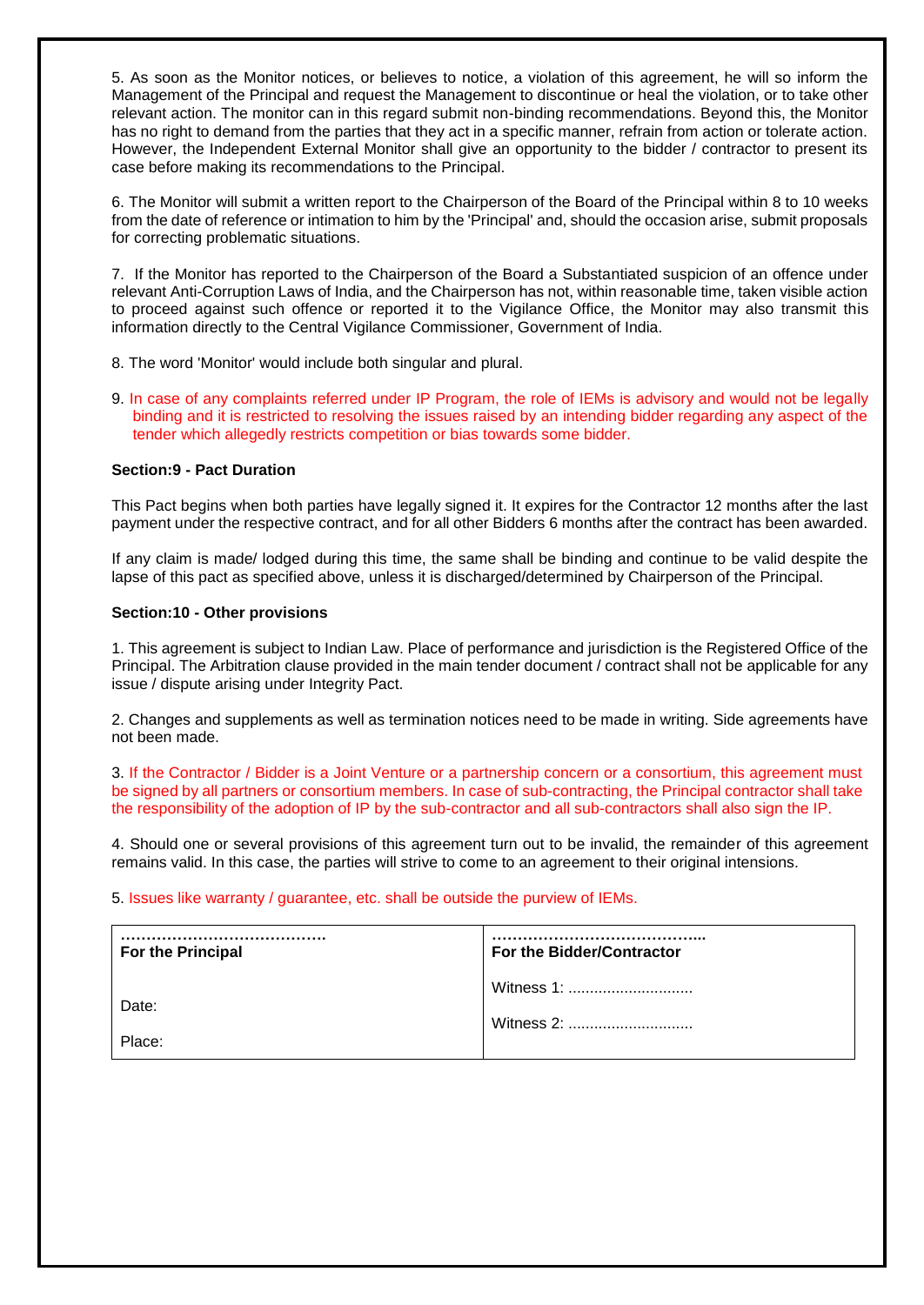#### **Proforma – 3**

#### **PERFORMANCE SECURITY FORM**

#### To: **M/s. OIL INDIA LIMITED, MATERIALS DEPARTMENT**

WHEREAS \_\_\_\_\_\_\_\_\_\_\_\_\_\_\_\_\_\_\_\_\_\_\_\_\_\_\_\_\_\_\_\_\_\_\_\_\_\_ (Name and address of Contractor) (hereinafter called "Contractor") had undertaken, in pursuance of Contract No. to execute (Name of Contract and Brief Description of the Work) \_\_\_\_\_\_\_\_\_\_\_\_\_\_\_\_\_\_\_ (hereinafter called "the Contract").

AND WHEREAS it has been stipulated by you in the said Contract that the Contractor shall furnish you with a Bank Guarantee as security for compliance with Contractor's obligations in accordance with the Contract.

AND WHEREAS we have agreed to give the Contractor such a Bank Guarantee; NOW THEREFORE we hereby affirm that we are Guarantors on behalf of the Contractor, up to a total of (Amount of Guarantee in figures) \_\_\_\_\_\_\_\_\_\_\_\_\_\_\_ (in words \_\_\_\_\_\_\_\_\_\_\_\_\_\_\_\_\_\_\_\_\_\_), such amount being payable in the types and proportions of currencies in which the Contract price is payable, and we undertake to pay you, upon your first written demand and without cavil or argument, any sum or sums within the limits of guarantee sum as aforesaid without your needing to prove or to show grounds or reasons for your demand for the sum specified therein. We hereby waive the necessity of your demanding the said debt from the Contractor before presenting us with the demand.

We further agree that no change or addition to or other modification of the terms of the Contract or the work to be performed thereunder or of any of the Contract documents which may be made between you and the Contractor shall in any way cease us from any liability under this guarantee, and we hereby waive notice of such change, addition or modification.

This guarantee is valid until the ------------day of ----------------

The details of the Issuing Bank and Controlling Bank are as under:

A. Issuing Bank:

BANK FAX NO: BANK EMAIL ID: BANK TELEPHONE NO.: IFSC CODE OF THE BANK:

B. Controlling Office:

Address of the Controlling Office of the BG issuing Bank: Name of the Contact Person at the Controlling Office with Mobile No. and e-mail address:

| SIGNATURE AND SEAL OF THE GUARANTORS _____________________ |  |
|------------------------------------------------------------|--|
|                                                            |  |
|                                                            |  |
|                                                            |  |
|                                                            |  |

Address: \_\_\_\_\_\_\_\_\_\_\_\_\_\_\_\_\_\_\_\_\_\_\_\_\_\_\_\_\_\_\_\_\_\_\_\_\_\_\_\_

| Date:  |  |
|--------|--|
| Place: |  |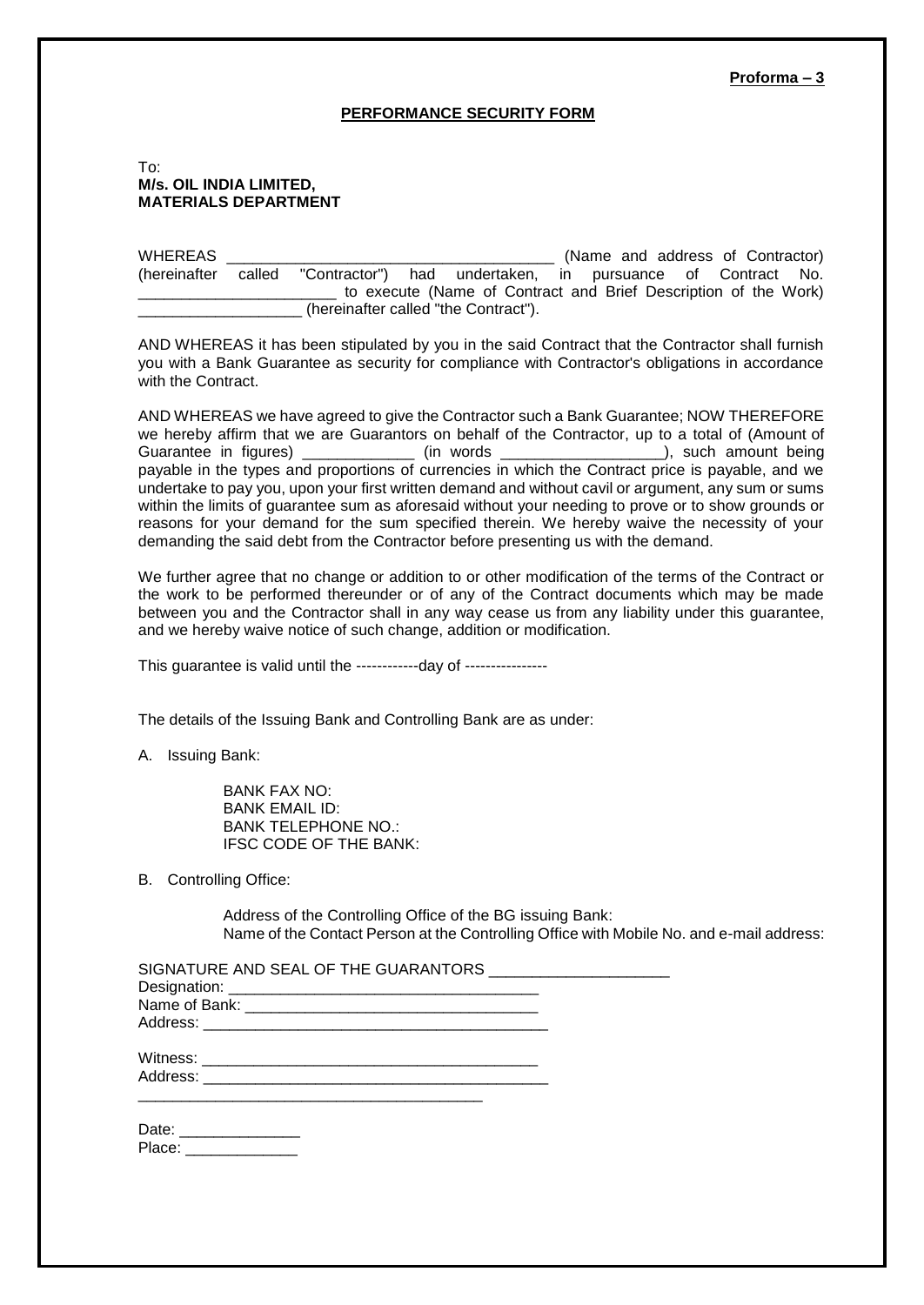#### **Note**:

The Bank Guarantee issuing bank branch must ensure the following:

(a) The Bank Guarantee issued by the bank must be routed through SFMS platform as per the following details:

- i) "MT 760 / MT 760 COV for issuance of bank guarantee.
- ii) "MT 760 / MT 767 COV for amendment of bank guarantee.

The above message/intimation indicating the Purchase Order No ………………………….. shall be sent through SFMS by the BG issuing bank branch to STATE BANK OF INDIA, Duliajan Branch, IFS Code – SBIN0002053, Branch address – STATE BANK OF INDIA, Duliajan Branch, Duliajan, District Dibrugarh, PIN – 786602.

#### MICR Code 786002302; SWIFT Code SBININBB479

Bank Guarantee issued by a Scheduled Bank in India at the request of some other Non-Scheduled Bank of India shall not be acceptable.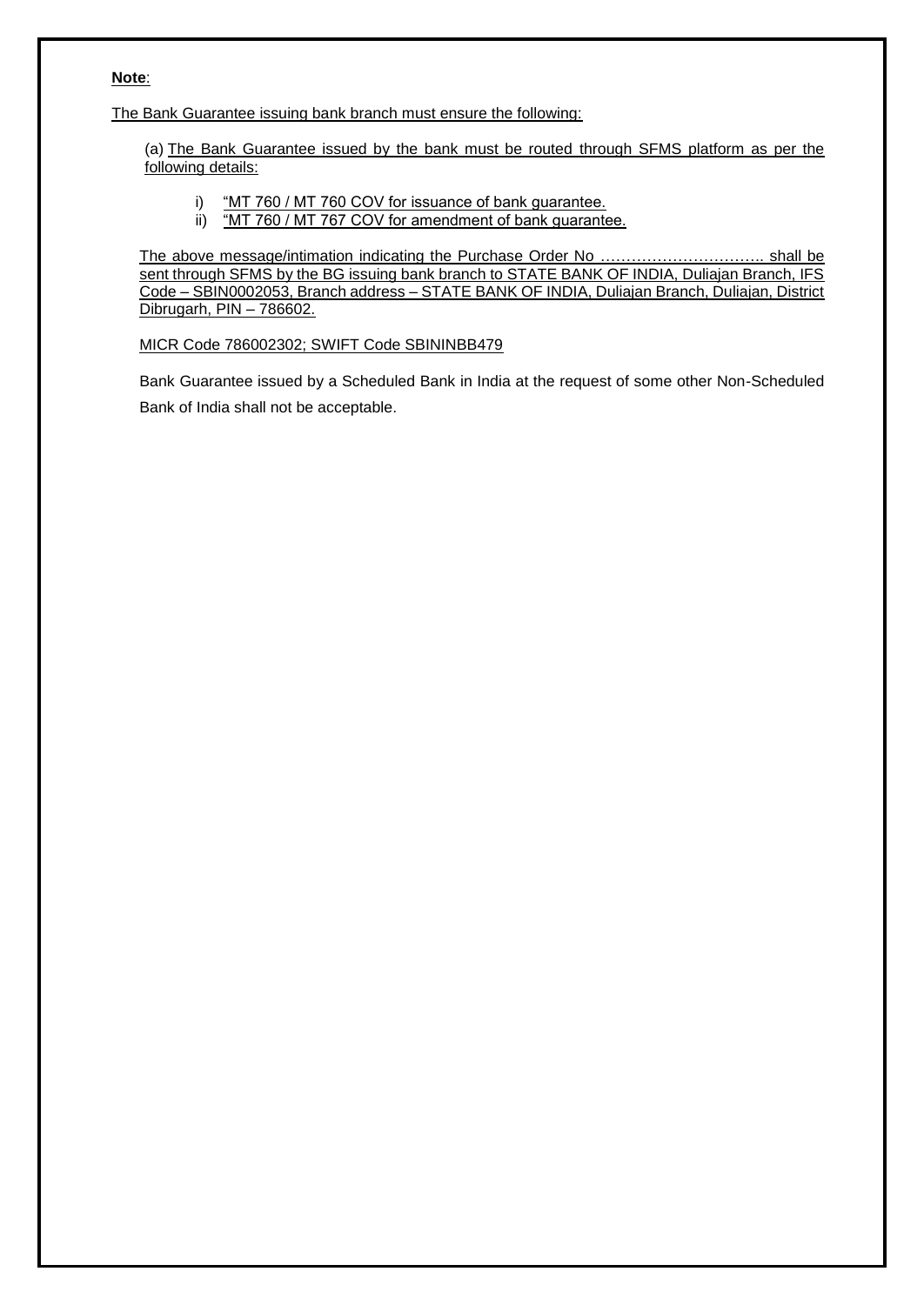#### **Proforma - 4**

# **FORMAT OF UNDERTAKING BY BIDDERS TOWARDS SUBMISSION OF AUTHENTIC INFORMATION / DOCUMENTS**

#### **(To be typed on the letter head of the bidder)**

Ref. No\_\_\_\_\_\_\_\_\_\_\_\_ Date \_\_\_\_\_\_\_\_

**The General Manager (Materials), Materials Department, Oil India Limited, Duliajan, Dibrugarh District, Assam - 786602**

**Sub: Undertaking of authenticity of information/documents submitted Ref: Your tender No.\_\_\_\_\_\_\_\_\_ Dated \_\_\_\_\_\_**

Sir,

To,

With reference to our quotation no. ………………………………… dated…………………… against your abovereferred tender, we hereby undertake that no fraudulent information/documents have been submitted by us.

We take full responsibility for the submission of authentic information/documents against the above cited bid.

We also agree that, during any stage of the tender/contract agreement, in case any of the information/documents submitted by us are found to be false/forged/fraudulent, OIL has right to reject our bid at any stage including forfeiture of our EMD and/or PBG (If Applicable) and/or cancel the award of contract and/or carry out any other penal action on us, as deemed fit.

#### **Yours faithfully,**

**For (type name of the firm here)**

#### **Signature of Authorised Signatory**

| Name:        |
|--------------|
| Designation: |
| Phone No∴    |
| Place:       |
| Date:        |

(Affix Seal of the Organization here, if applicable)

**Note: This form should be returned along with offer duly signed.**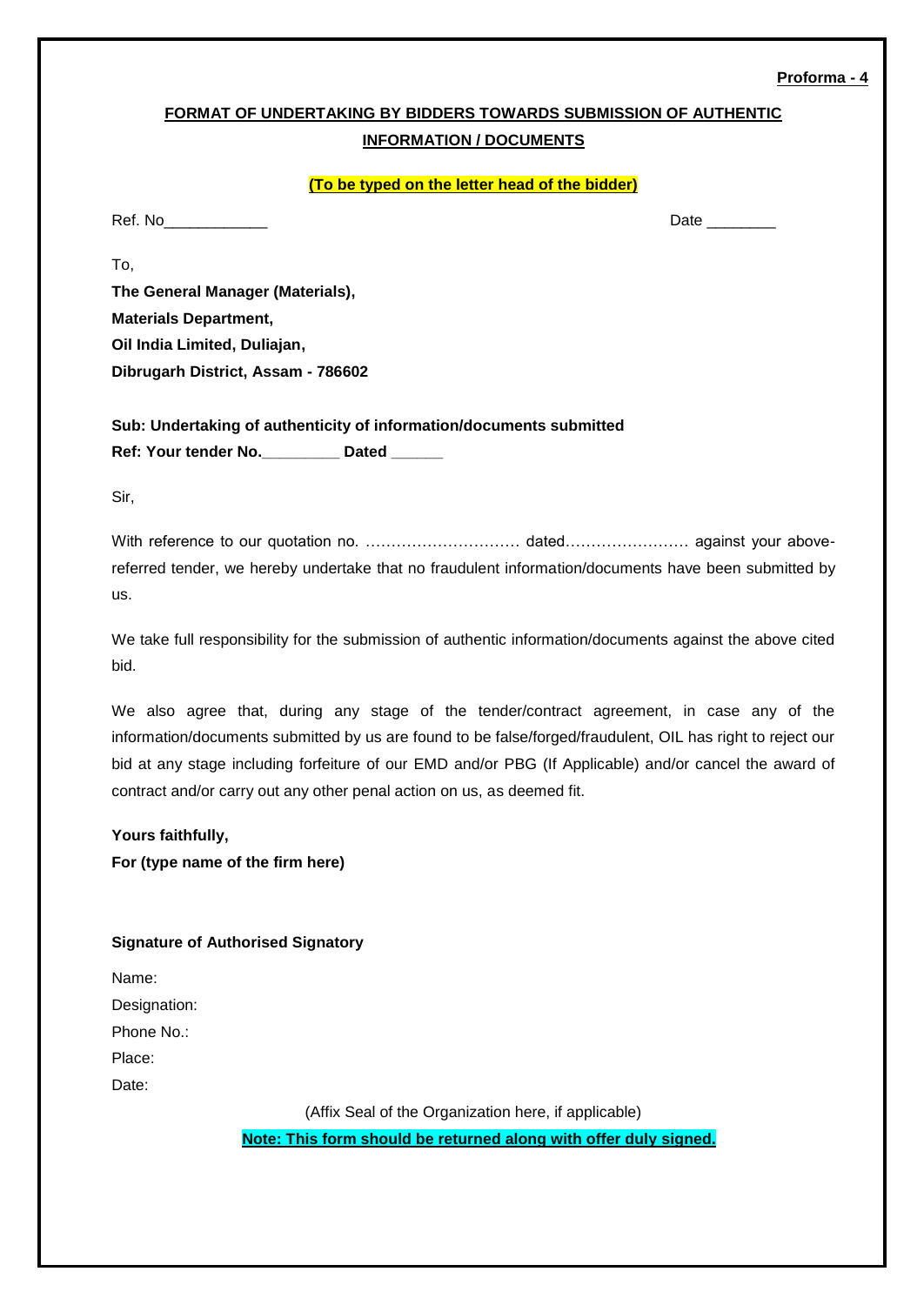#### **Proforma - 5**

|                                                                                           | Format for Undertaking by Bidders towards compliance of office memorandum F. No. 6/18/2019- |  |  |  |  |  |  |
|-------------------------------------------------------------------------------------------|---------------------------------------------------------------------------------------------|--|--|--|--|--|--|
| PPD dated 23rd July, 2020 (Public Procurement no. 1) issued by Department of Expenditure, |                                                                                             |  |  |  |  |  |  |
|                                                                                           | Ministry of Finance, Govt. of India                                                         |  |  |  |  |  |  |
|                                                                                           | (To be typed on the letter head of the bidder)                                              |  |  |  |  |  |  |
| Ref. No                                                                                   | Date: _______________                                                                       |  |  |  |  |  |  |
| Tender No. __________________                                                             |                                                                                             |  |  |  |  |  |  |
| To,                                                                                       |                                                                                             |  |  |  |  |  |  |
| <b>M/s. OIL INDIA LIMITED</b>                                                             |                                                                                             |  |  |  |  |  |  |
| <b>MATERIALS DEPARTMENT,</b>                                                              |                                                                                             |  |  |  |  |  |  |

**Dear Sirs,**

**DULIAJAN, ASSAM, INDIA** 

*We have read the clause regarding restrictions on procurement from a bidder of a country which shares a land border with India; We certify that this bidder is not from such a country or, if from such a country, has been registered with the Competent Authority. We hereby certify that this bidder fulfils all requirements in this regard and is eligible to be considered. [Where evidence of valid registration by the Competent Authority shall be attached.]"* 

*We also agree that, during any stage of the tender/contract agreement, in case the above information/documents submitted by us are found to be false, Oil India Limited has the right to immediately reject our bid/terminate contract at any stage and carry out further legal action on us in accordance with law.* 

**Yours faithfully, For (type name of the firm here)** 

| <b>Signature of Authorised Signatory</b> |                                                      |
|------------------------------------------|------------------------------------------------------|
| Name:                                    |                                                      |
| Designation :                            |                                                      |
| Phone No.                                |                                                      |
| Place:                                   |                                                      |
| Date :                                   |                                                      |
|                                          | (Affix Seal of the Organization here, if applicable) |

**Note: This form should be returned along with offer duly signed.**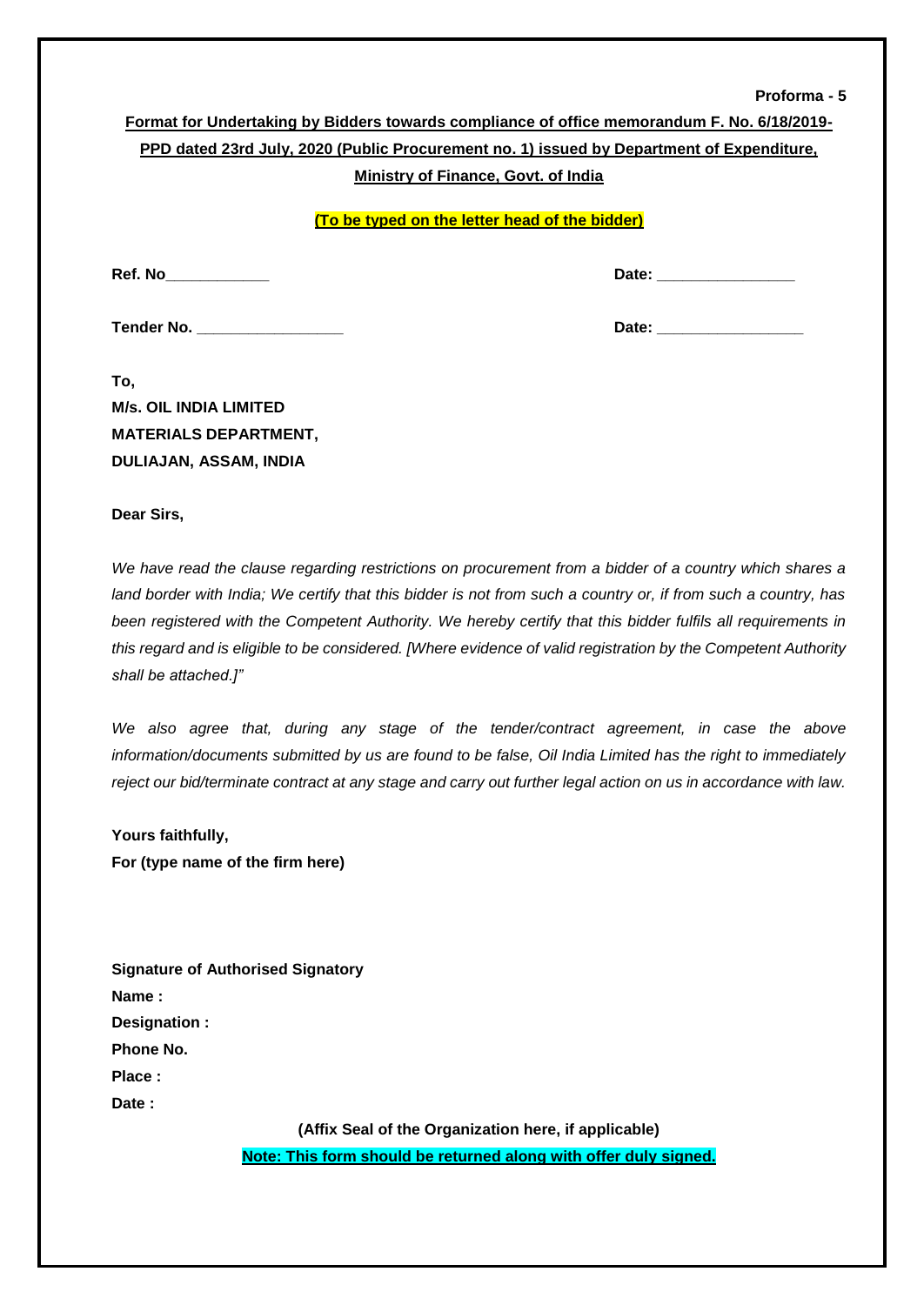#### **FORM NO. 10F**

#### [See sub-rule (1) of rule 21AB]

#### **Information to be provided under sub-section (5) of section 90 or sub-section (5) of section 90A of the Income-tax Act, 1961**

<u>\*son/daughter of Shri.................................</u> in the capacity .......<sup>.</sup> (designation) do provide the following information, relevant to the previous year………………………………. \*in my case/in the case of for the purposes of subsection (5) of \*section 90/section 90A:-

| SI.<br>No.        | <b>Nature of information</b>                                                                                                                                                                                                                                                                                    | ٠ | Details # |
|-------------------|-----------------------------------------------------------------------------------------------------------------------------------------------------------------------------------------------------------------------------------------------------------------------------------------------------------------|---|-----------|
| $\left( i\right)$ | Status (individual, company, firm etc.) of the assessee                                                                                                                                                                                                                                                         | ٠ |           |
| (ii)              | Permanent Account Number or Aadhaar Number of the assessee if allotted                                                                                                                                                                                                                                          | ٠ |           |
| (iii)             | Nationality (in the case of an individual) or Country or specified territory of<br>incorporation or registration (in the case of others)                                                                                                                                                                        |   |           |
| (iv)              | Assessee's tax identification number in the country or specified territory of<br>residence and if there is no such number, then, a unique number on the basis<br>of which the person is identified by the Government of the country or the<br>specified territory of which the assessee claims to be a resident |   |           |
| (v)               | Period for which the residential status as mentioned in the certificate referred to be<br>in sub-section (4) of section 90 or sub-section (4) of section 90A is applicable                                                                                                                                      |   |           |
| (v <sub>i</sub> ) | Address of the assessee in the country or territory outside India during the<br>period for which the certificate, mentioned in $(v)$ above, is applicable                                                                                                                                                       | ÷ |           |

**2.** I have obtained a certificate referred to in sub-section (4) of section 90 or sub-section (4) of section 90A from the Government of ………………………………. (name of country or specified territory outside India)

> *Signature*: …………………………….. *Name*: ……………………………. *Address*: ……………………………

*Permanent Account Number or Aadhaar Number* …………………………… **Verification**

I …………………………….. do hereby declare that to the best of my knowledge and belief what is stated above is correct, complete and is truly stated.

Verified today the ………………………….. day of……………………………

………………………………………

*Signature of the person providing the information*

*Place*: ……………………………

*Notes:*

- *1.* \*Delete whichever is not applicable.
- *2.* #Write N.A. if the relevant information forms part of the certificate referred to in sub-section **(4)** of section 90 or sub-section (4) of section 90A.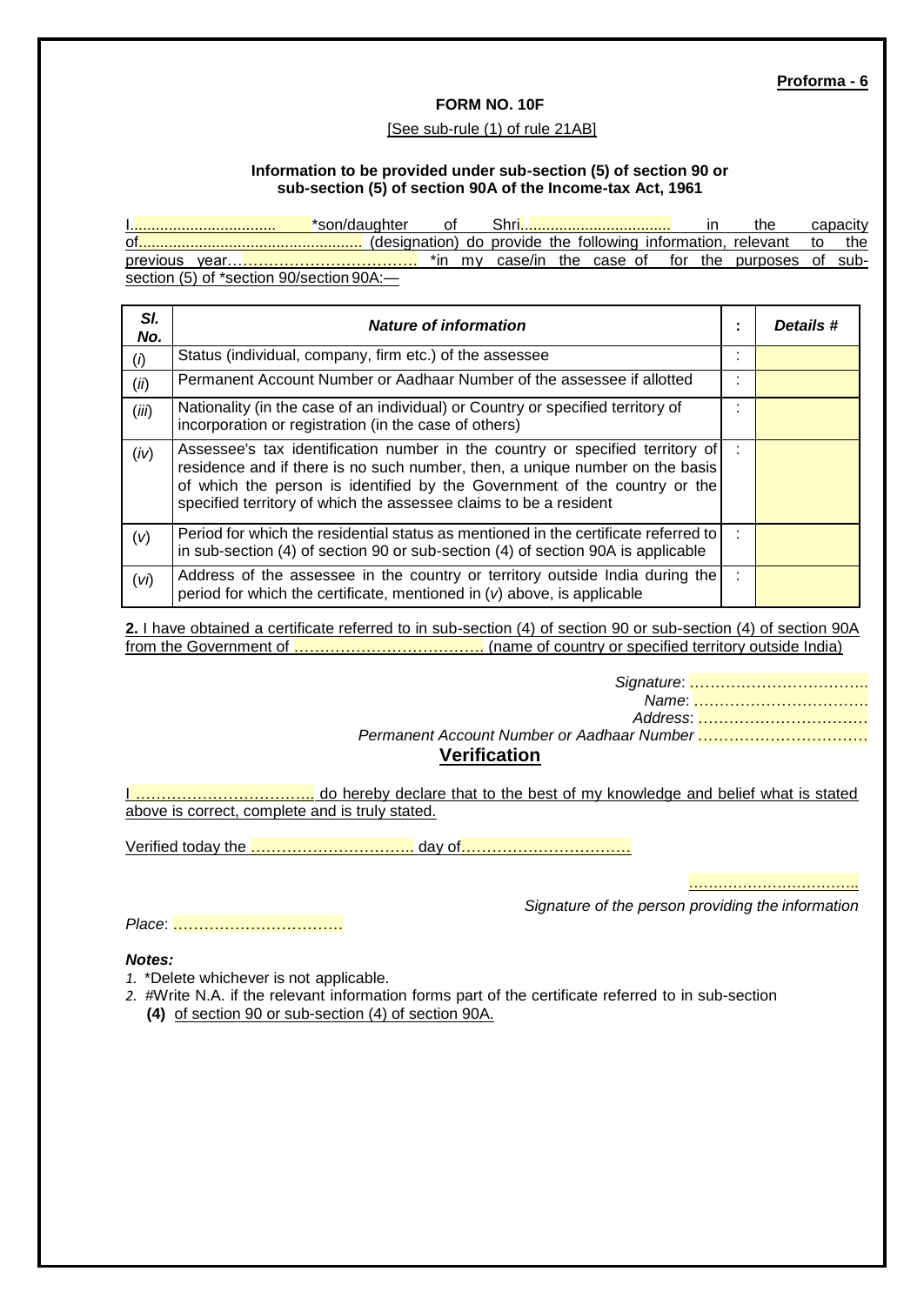**Proforma - 7**

#### **(On the official Letter Head of the Bidder)**

#### **NO BUSINESS CONNECTION OR PERMANENT ESTABLISHMENT CERTIFICATE**

To, Date: \_\_\_\_\_\_\_\_\_\_\_\_\_\_\_

M/s. Oil India Limited, Materials Department, Duliajan, Assam, India - 786602

Sir,

#### **Sub: No Business Connection or Permanent Establishment declaration for FY …………..**

|  |  |  | (country). We do not have any business connection in India as per the provision of Section 9 of the Indian |  |  |  |  |
|--|--|--|------------------------------------------------------------------------------------------------------------|--|--|--|--|
|  |  |  | Income Tax Act 1961 or any Permanent Establishment as defined in Article 5 of the India                    |  |  |  |  |
|  |  |  |                                                                                                            |  |  |  |  |

We hereby certify that we will notify OIL in case of any change in the status as certified above.

We also affirm that we shall hold you indemnified, if in future, anything is found contrary to the above and your company faces any issues or demand under Indian Income Tax Act due to any wrong or misstatement by us.

**For ………………………………**

#### **Authorised Signatory**

*(Note – Please refer definition of the Business Connection and Permanent Establishment in the relevant DTAA)*

**(Affix Seal of the Organization here, if applicable)**

**Note: This form should be returned along with offer duly signed.**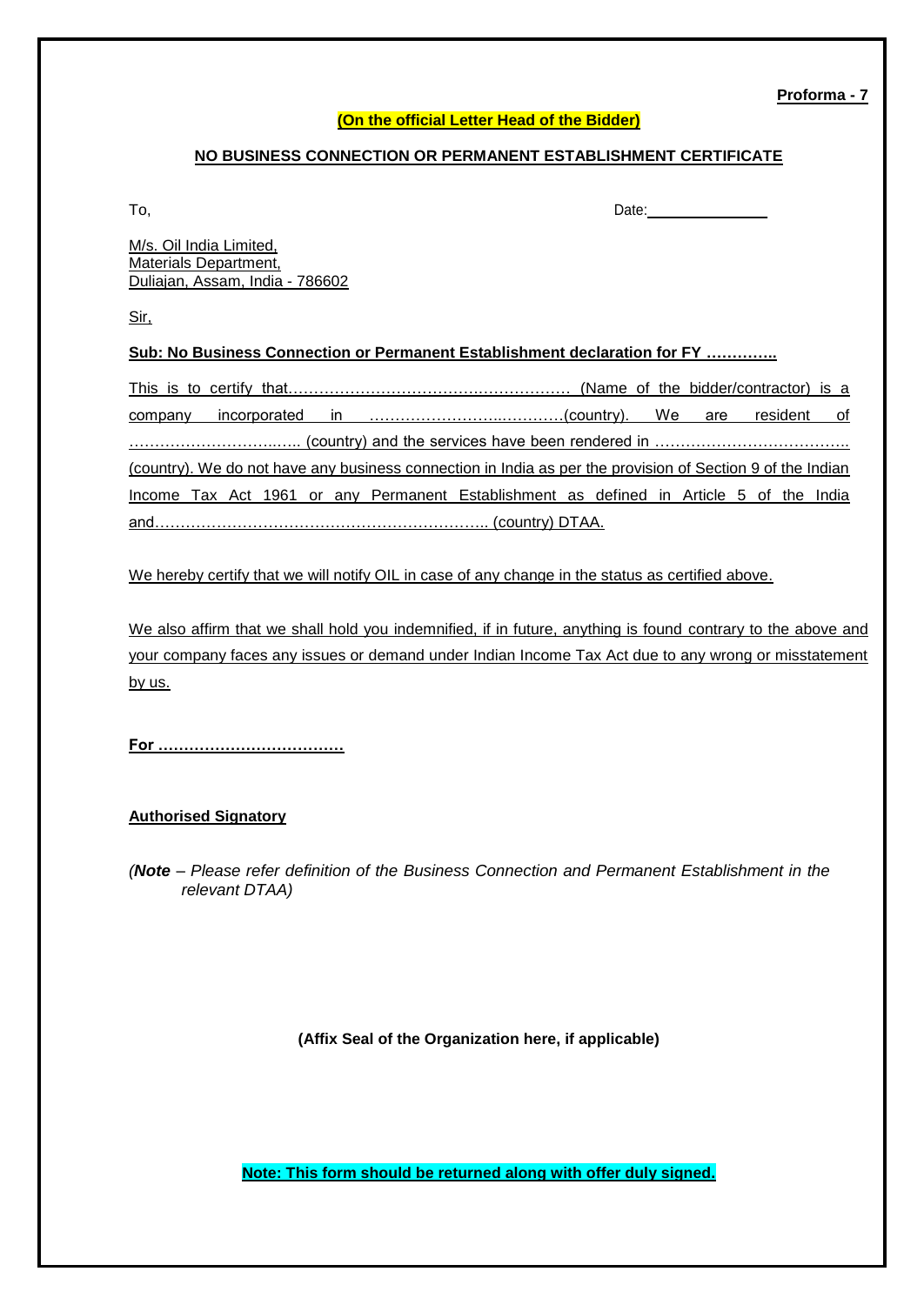#### **Definition of Business Connection**

*"Business connection" as defined in Section 9 of the Income Tax Act shall include any business activity carried out through a person who, acting on behalf of the non-resident,—*

- *(a) Has and habitually exercises in India, an authority to conclude contracts on behalf of the non-resident, unless his activities are limited to the purchase of goods or merchandise for the non-resident; or*
- *(b) Has no such authority, but habitually maintains in India a stock of goods or merchandise from which he regularly delivers goods or merchandise on behalf of the non-resident; or*
- *(c) Habitually secures orders in India, mainly or wholly for the non-resident or for that non-resident and other non-residents controlling, controlled by, or subject to the same common control, as that nonresident:*

*Provided that such business connection shall not include any business activity carried out through a broker, general commission agent or any other agent having an independent status, if such broker, general commission agent or any other agent having an independent status is acting in the ordinary course of his business:*

*Provided further that where such broker, general commission agent or any other agent works mainly or wholly on behalf of a non-resident(hereafter in this proviso referred to as the principal non -resident) or on behalf of such non-resident and other non-residents which are controlled by the principal non- resident or have a controlling interest in the principal non-resident or are subject to the same common control as the principal non-resident, he shall not be deemed to be a broker, general commission agent or an agent of an independent status.*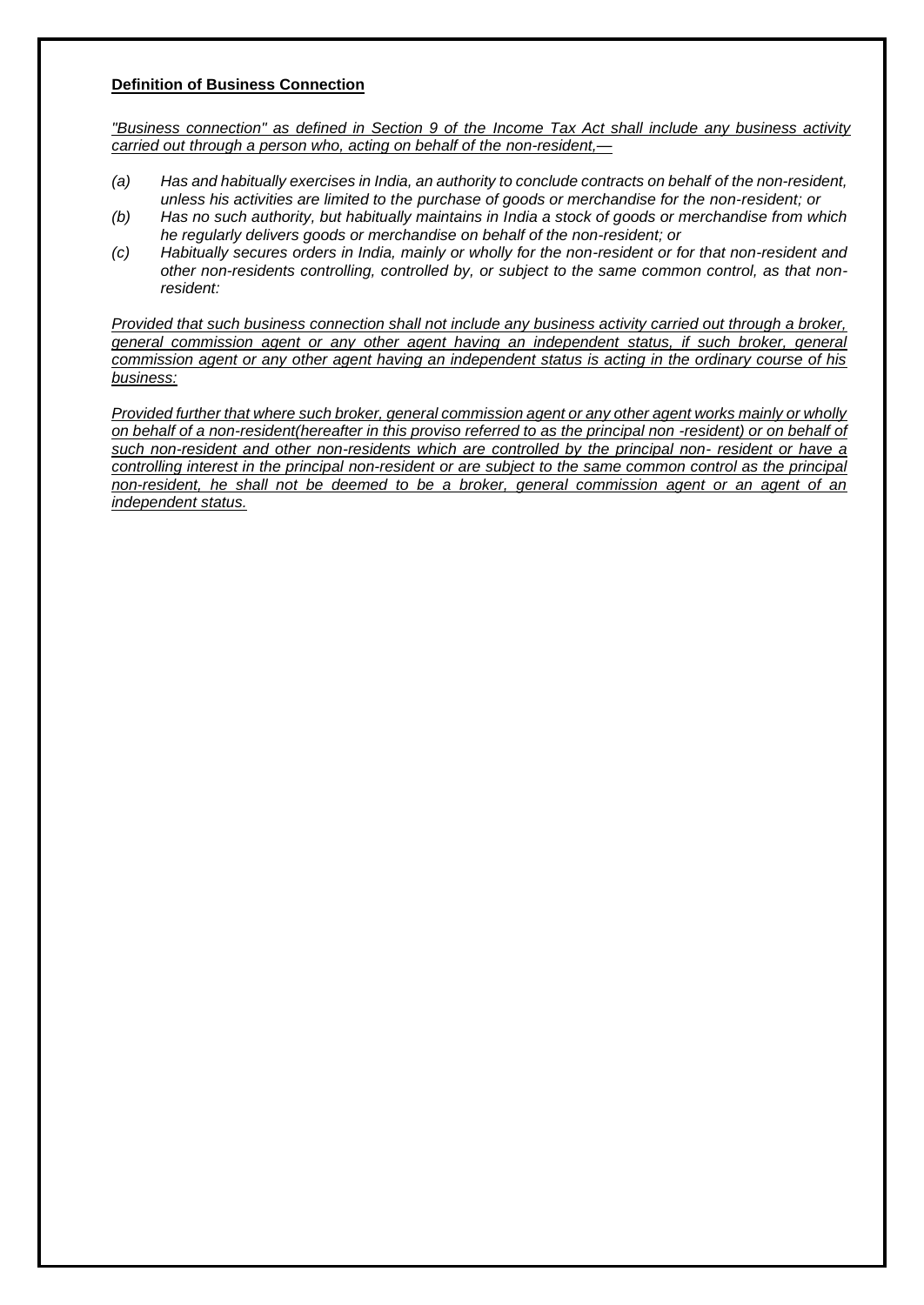# **Proforma – 8**

|                    |                                                                                                                                                                                                                                                                                                                                                                                                                                                                                                                                                                                                          | $Proforma - 8$ |
|--------------------|----------------------------------------------------------------------------------------------------------------------------------------------------------------------------------------------------------------------------------------------------------------------------------------------------------------------------------------------------------------------------------------------------------------------------------------------------------------------------------------------------------------------------------------------------------------------------------------------------------|----------------|
|                    | (On the official Letter Head of the Original Equipment Manufacturer)                                                                                                                                                                                                                                                                                                                                                                                                                                                                                                                                     |                |
|                    | (Applicable only for bidder who is Non-Original Equipment Manufacturer)                                                                                                                                                                                                                                                                                                                                                                                                                                                                                                                                  |                |
|                    | <b>AUTHORISATION / PRICE CERTIFICATE</b>                                                                                                                                                                                                                                                                                                                                                                                                                                                                                                                                                                 |                |
| Ref:               | Date:                                                                                                                                                                                                                                                                                                                                                                                                                                                                                                                                                                                                    |                |
| To,                | The General Manager,<br>Head of the Department,<br><b>Materials Department, Field Head Quarters,</b><br>Oil India Limited, Duliajan, Dibrugarh District,<br>Assam, India, Postal Code - 7866602                                                                                                                                                                                                                                                                                                                                                                                                          |                |
| Sir / Madam,       |                                                                                                                                                                                                                                                                                                                                                                                                                                                                                                                                                                                                          |                |
|                    | Sub: Authorisation / Price Certificate against OIL's Tender No. ________________                                                                                                                                                                                                                                                                                                                                                                                                                                                                                                                         | <b>Dated</b>   |
|                    |                                                                                                                                                                                                                                                                                                                                                                                                                                                                                                                                                                                                          |                |
|                    |                                                                                                                                                                                                                                                                                                                                                                                                                                                                                                                                                                                                          |                |
|                    |                                                                                                                                                                                                                                                                                                                                                                                                                                                                                                                                                                                                          |                |
|                    | is our authorised dealer / whole-seller / distributor / channel partner (strike-out, whichever is not<br><u> 1980 - Jan Barbara, martxa al II-lea (h. 1980).</u><br>(Validity starting date) to<br>applicable) from                                                                                                                                                                                                                                                                                                                                                                                      |                |
|                    | (Validity end date).                                                                                                                                                                                                                                                                                                                                                                                                                                                                                                                                                                                     |                |
| workmanship, etc.  | (Tendered item description) as quoted by aforementioned our authorised dealer / whole-seller /<br>distributor / channel partner (strike-out, whichever is not applicable) against subject tender is as per our<br>current price list on the date of quotation.<br>We hereby confirm that the products quoted by our aforementioned authorised dealer / whole-seller /<br>distributor / channel partner (strike-out, whichever is not applicable) is/are for genuine parts / spares /<br>products manufactured / supplied by us and warranted / guaranteed against manufacturing defect,<br>Thanking you, |                |
| Yours truly,       |                                                                                                                                                                                                                                                                                                                                                                                                                                                                                                                                                                                                          |                |
|                    |                                                                                                                                                                                                                                                                                                                                                                                                                                                                                                                                                                                                          |                |
|                    | (Signature & Stamp)                                                                                                                                                                                                                                                                                                                                                                                                                                                                                                                                                                                      |                |
| <b>Name</b>        |                                                                                                                                                                                                                                                                                                                                                                                                                                                                                                                                                                                                          |                |
| <b>Designation</b> |                                                                                                                                                                                                                                                                                                                                                                                                                                                                                                                                                                                                          |                |
| Phone No.          |                                                                                                                                                                                                                                                                                                                                                                                                                                                                                                                                                                                                          |                |
| <b>Place</b>       |                                                                                                                                                                                                                                                                                                                                                                                                                                                                                                                                                                                                          |                |
| <b>Date</b>        |                                                                                                                                                                                                                                                                                                                                                                                                                                                                                                                                                                                                          |                |
|                    | (Affix Seal of the Organization here, if applicable)                                                                                                                                                                                                                                                                                                                                                                                                                                                                                                                                                     |                |
|                    | Note: This form should be returned along with offer duly signed                                                                                                                                                                                                                                                                                                                                                                                                                                                                                                                                          |                |